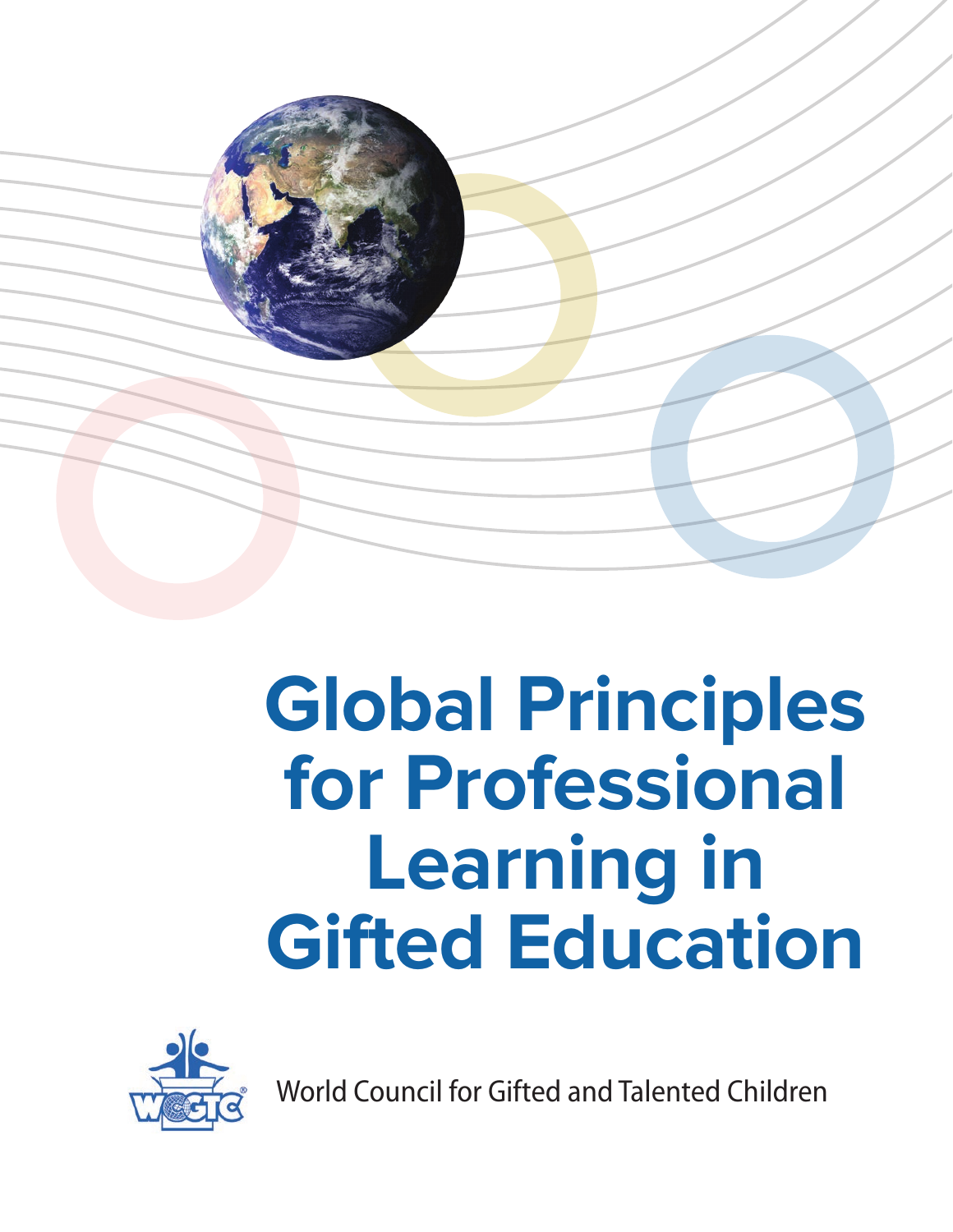

## **Table of Contents**

*Global Principles for Professional Learning in Gi*!*ed Education*

- **1** Letter from the WCGTC President
- **2** Introduction
- **3** Global Principles
	- **4** Tiered Content
	- **5** Evidence-Based
	- **6** Holistic
	- **7** Broad
	- **8** Equitable
	- **8** Comprehensive
	- **9** Integral
	- **10** Ongoing
	- **10** Sustainable
	- **11** Empowering
- **12** Call to Action
- **13** References
- **17** Committee Members
- **21** Executive Committee Members

## **Acknowledgements**

The WCGTC Executive Committee extends a sincere thank you to the following for supporting the work of this committee:

- The members of the committee who devoted many hours to sharing perspectives, reading report drafts, and providing helpful feedback, all in a spirit of collegial collaboration.
- Dr. Norma Lu Hafenstein, University of Denver, and Chair of the WCGTC *Global Principles in Professional Learning in Gi*!*ed Education* Committee.
- Dr. Rosemary Cathcart, Dr. Shelagh Gallagher, Dr. Norma Hafenstein, Dr. Michelle Ronksley-Pavia, Dr. Bruce Shore, and Dr. Margaret Sutherland for their participation on the writing team.
- Dr. Shelagh Gallagher for her assistance in compiling and editing the document draft.
- Kayla Steffens and Joi Lin, University of Denver, Graduate Assistants to the Chair, Dr. Hafenstein.

#### CITATION

World Council for Gifted and Talented Children. (2021). *Global principles for professional learning in gifted education.* https:// world-gifted.org/professional-learning-global-principles.pdf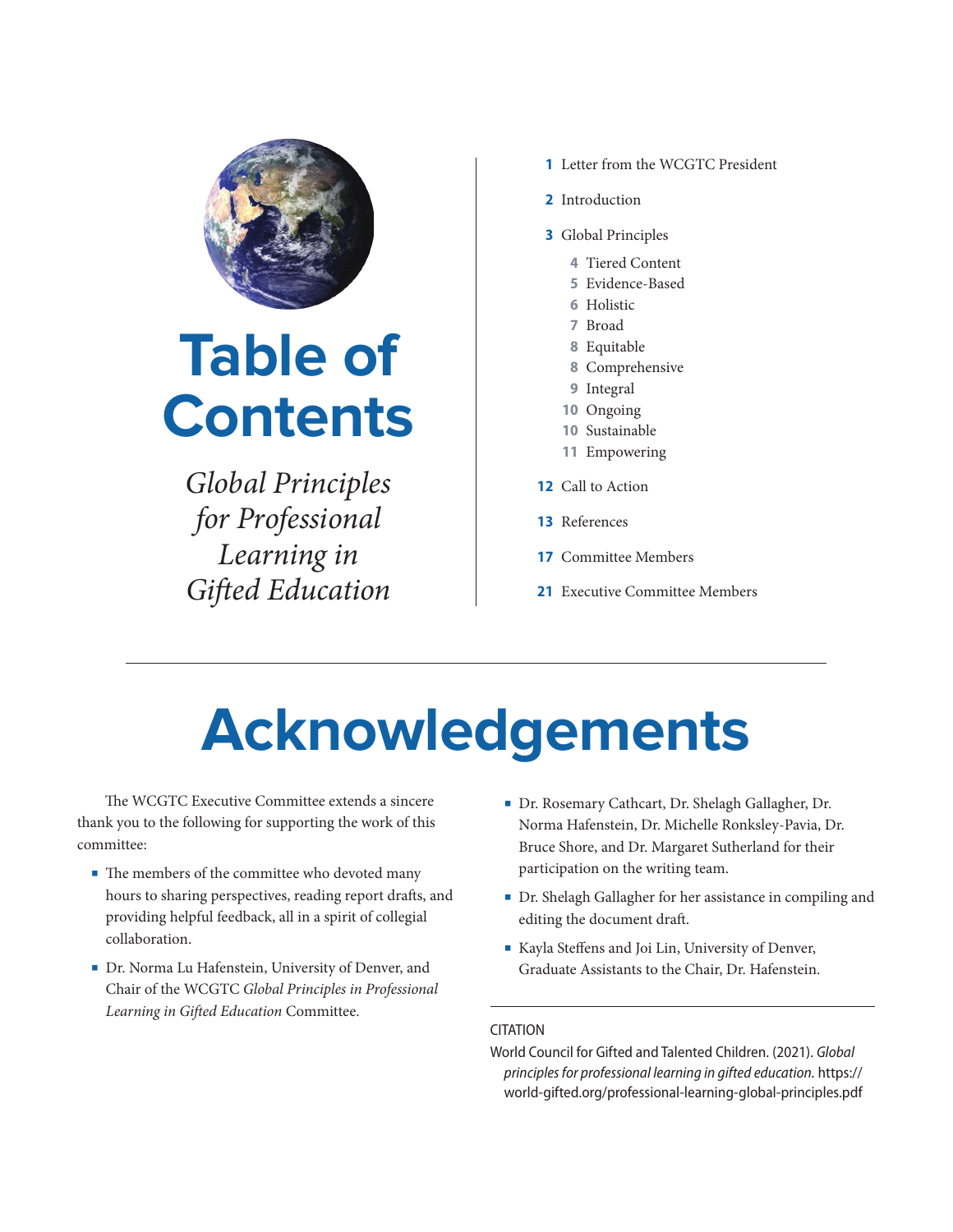

Dear Members of the WCGTC,

How happy I am to share the Global Principles for Professional Learning in Gifted Education. This document can provide guidance when decisions concerning education are being considered by local, regional, state/provincial, or national entities. The ten principles in this document can assist in the development of professional learning programs in gifted education as the name of the document highlights. These principles can provide guidance for educators, policymakers, and professional learning specialists, as well as for those making decisions for teacher preparation programs in various localities and countries across the globe.

The Global Principles for Professional Learning in Gifted Education were developed collaboratively by a committee of scholars and practitioners selected from applicants who were members of the WCGTC. Each member of the committee offered insight and ideas from their individual perspectives. Of course, it was important to have broad representation in order to produce a document that would be valuable in providing guidance for decision-makers in settings around the globe.

I thank Dr. Norma Hafenstein for her leadership in this initiative of the WCGTC. Her work throughout the two-year process was supported by Joi Lin and Kayla Steffins. A heartfelt thank you extends to each member of the committee who volunteered to be engaged in the work to develop the principles. Thanks also go to the members of the writing team who put the final document together – Dr. Rosemary Cathcart, Dr. Shelagh Gallagher, Dr. Norma Hafenstein, Dr. Michelle Ronksley-Pavia, Dr. Bruce Shore, and Dr. Margaret Sutherland.

Please share this document with educators, policymakers, professional learning providers, and leaders in teacher preparation programs who are interested in preparing all teachers to appropriately educate gifted and talented children across the globe. Our world will be a better place as we develop children and young people's talents and potential to the highest levels.

Sincerely,

Julia Link Roberts

Julia Link Roberts, EdD President of the WCGTC (2017-2021) Mahurin Professor of Gifted Studies Western Kentucky University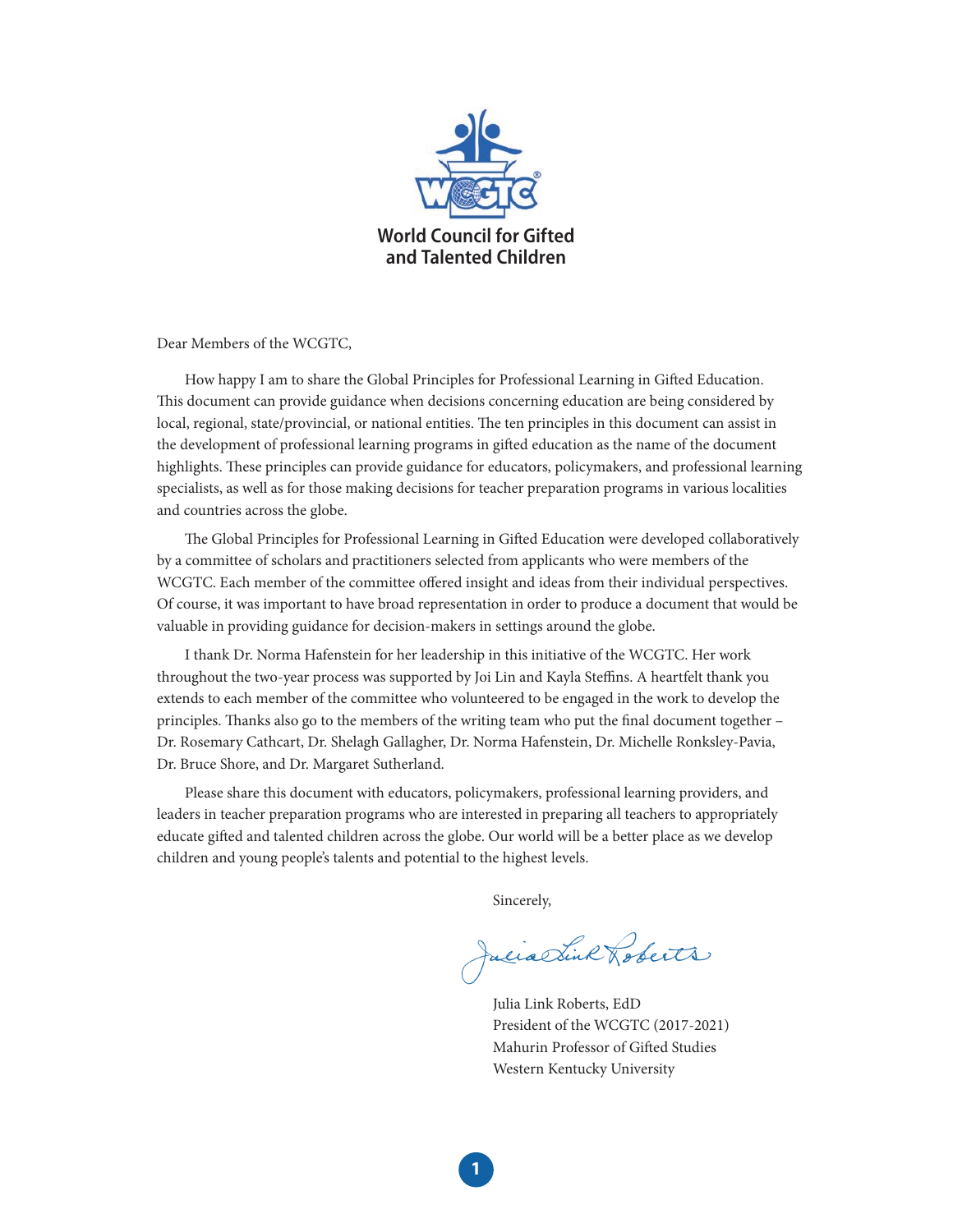## **Introduction**

The new decade has provided stark reminders of the need for the world's most able minds to be well-educated. The global pandemic, a warming planet, and shifting demographics present unprecedented, complex problems that require insight, expertise, creativity, and cross-disciplinary collaboration. Even in the absence of dire crises, societal progress is fueled by the innovation and insight of its most gifted citizens. We all benefit as their curiosity and vision move science, art, and culture forward.

**Although we all rely on the contributions of gifted and talented adults, educators worldwide receive little information about how to educate gifted and talented children. The World Council for Gifted and Talented Children** *Global Principles for Professional Learning in Gifted Education* **are intended to help remedy this pervasive gap in educator preparation by guiding policy and practice in professional learning about gifted education.**

Some might question whether educators need specific instruction about gifted students, assuming that these children will be fine on their own. However, this is a misconception, one of several that teachers tend to hold about gifted students in the absence of professional learning (Alencar et al., 2002). In fact, dozens of research

studies provide evidence that gifted students have unique learning needs. In addition to their need for advanced content, they are more inclined to seek information, create new ideas, and engage in sophisticated thinking (S. Gallagher, 2013; Sak, 2004). Without appropriately challenging instruction, gifted students can become disenchanted and disengaged from formal education (Kanevsky & Keighley, 2003; Preckel et al., 2010). Research also shows that, in the absence of professional preparation, educators lack the knowledge needed to accurately identify gifted students for acceleration or specialized gifted programs; and they do not learn how to use differentiation strategies that increase the depth and complexity of their instruction (Van Tassel-Baska et al., 2021).

The most devastating loss is among gifted students whose advanced abilities are masked by poverty, disability, or cultural biases. Although they might arrive at school eager to learn, these gifted students are frequently overlooked and undereducated, representing a tragic waste of personal potential and human capital. Finding these students while they are young and fulfilling their desire to learn both supports social justice and ultimately contributes to healthy economies.

At the most basic level, providing universal educator preparation in gifted education helps fulfill every child's right to learn something new every day. Sometimes a gifted child's needs can be met in the regular classroom by a teacher who understands how to add challenge through differentiation of curriculum and instruction. Indeed, all children benefit when classroom teachers receive this preparation in high-end learning. Other gifted students require more intensive intervention in the form of acceleration or specialized programs (Assouline et al., 2014). Educators leading these efforts need more intensive and advanced preparation. The need for professional learning in gifted education is not restricted to teachers. For example, guidance counselors, school psychologists, and other support personnel need to know how to provide gifted and talented students with college and career planning or social-emotional support, and school administrators need to understand how to monitor program effectiveness.

The following principles outline an infrastructure for preparing all educators to support gifted children in their classrooms across the world, regardless of their educational setting. We welcome collaboration with colleagues across education globally to implement these principles and help ensure that all students receive the education they deserve.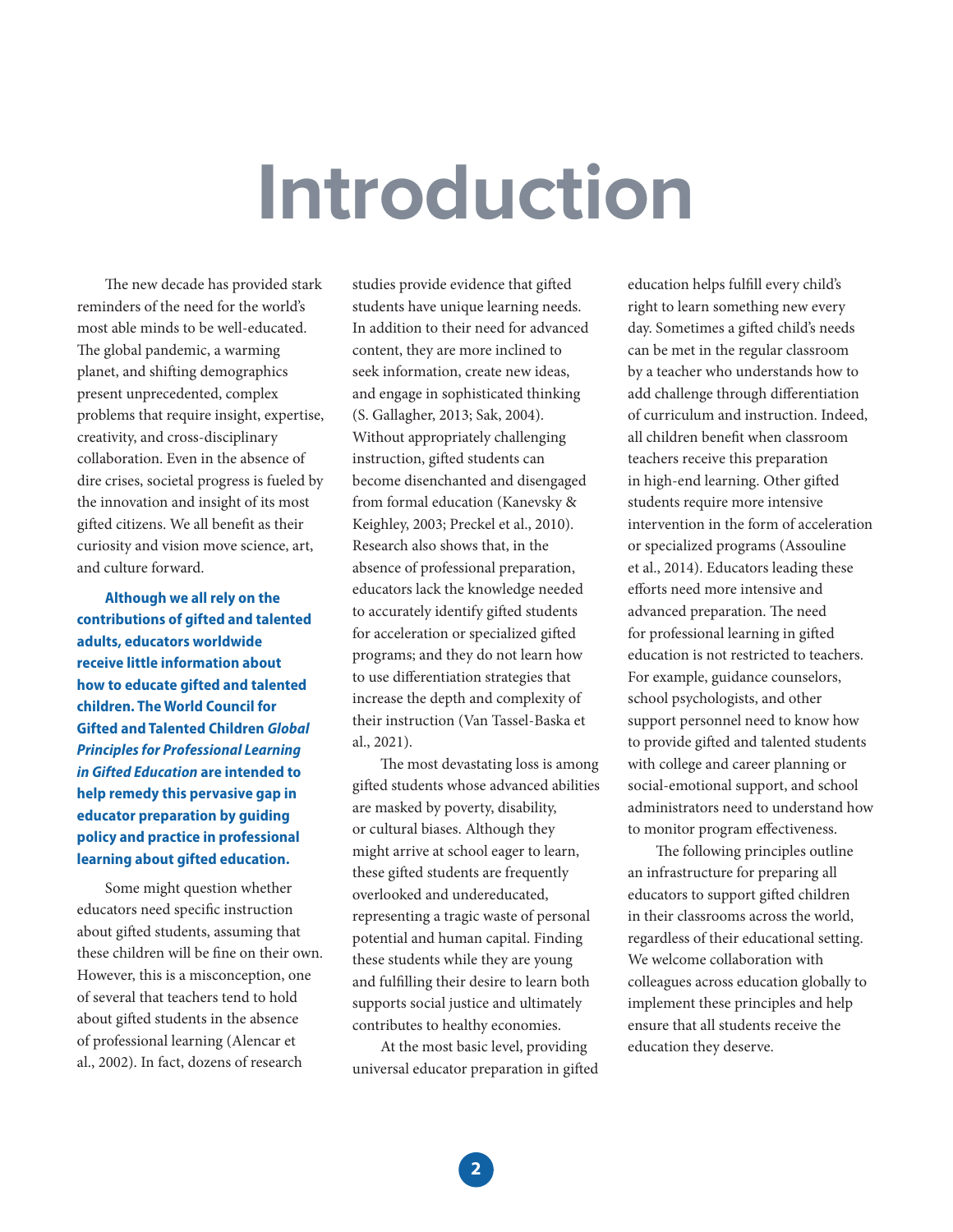## **Global Principles for Professional Learning in Gifted Education**

- 1. **Tiered Content.** Comprehensive professional learning programs recognize that all educators work with gifted students, so all educators need some degree of professional preparation to support the education and growth of gifted children, although the amount and type of content may vary according to each educator's role.
- 2. **Evidence-Based.** A quality professional learning program is based on best-practice and research, including the ways in which gifted students are uniquely different from other students as a core rationale for differentiated services.
- 3. Holistic. Professional learning in gifted education should address the whole child, including academic, social, and emotional needs.
- 4. **Broad.** A thorough professional learning program includes information about different levels of giftedness, different forms of giftedness, varied methods of identification, different program models, and options for modifying curriculum and instruction.
- 5. **Equitable.** Professional learning programs in gifted education should address the needs of students from different racial, cultural, ethnic and indigenous groups; genders; sexual orientations; and socio-economic statuses. Recruiting and retaining educators from representative diverse backgrounds should be a priority.
- 6. **Comprehensive.** Many school personnel affect the lives of gifted children, directly or indirectly. A plan for professional learning in gifted education must therefore include provisions for educating administrators, counselors, psychologists, special educators, and others about the needs of gifted students.
- 7. **Integral.** Professional learning should present gifted education in the context of an entire school program, emphasizing that gifted students are the responsibility of the whole school community and not just the educators charged with specific responsibilities for serving gifted students.
- 8. **Ongoing.** A professional learning plan in gifted education should provide ongoing opportunities to refine and extend existing knowledge and skills through in-service programs and other professional learning experiences throughout a career.
- 9. **Sustainable.** Professional learning in gifted education should be built into educational policy of the state, region, province and/or country. Programs should be monitored regularly, and accountability systems should be in place. Collaboration between all stakeholders–policymakers, school authorities, community members, higher education faculty, and others–is actively encouraged.
- 10. **Empowering.** Professional learning in gifted education should prepare educators to be effective supporters, promoting gifted students and the services they require.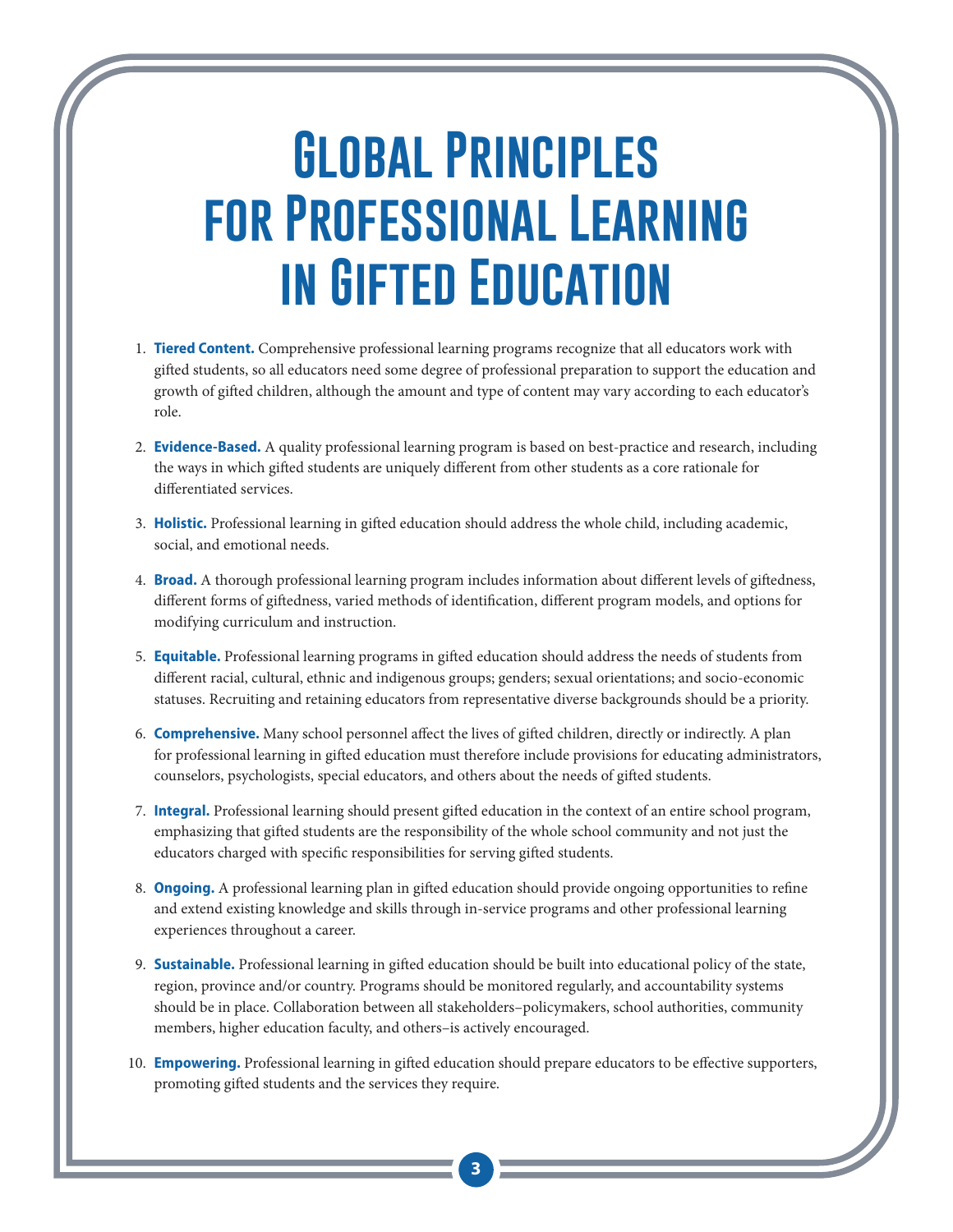# **Global Principles**

## **Global Principle 1: Tiered Content.**

*Comprehensive professional learning programs recognize that all educators work with gi*!*ed students, so all educators need some degree of professional preparation to support the education and growth of gifted children, although the amount and type of content may vary according to each educator's role.*

Every educator works with students who excel and who have the potential to learn faster or in further depth than other children their age. To this extent, every teacher needs some professional learning about gifted and talented students. However, a regular classroom teacher working with a broad range of students may not need the same depth or breadth of knowledge as a teacher working in a self-contained classroom of gifted students (Aulls & Ibrahim, 2012; Roberts & Inman, 2015; Tomlinson, et al., 2008). The context where teaching and learning occurs also impacts what professional knowledge and skills are most relevant for a particular teacher, for example, contrasting large, sparsely resourced, multilevel classes to well-provisioned, modern classrooms and schools (Clark & Shore, 2004). Designers of professional learning programs should consider tiers of different depth

and complexity, which could take place in different settings, for instance:

- Short programs with minimal specialization offered by school districts, education ministries or departments, colleges, universities, either on-line, by correspondence, or in-person.
- In-service or other continuing professional education related to gifted learners, for educators who have already completed their initial preparation programs.
- Full-time or part-time education, usually at or in collaboration with institutions of higher education, beyond initial teacher preparation with embedded content in gifted education teaching subjects or other fields (e.g., counseling, psychology, special or inclusive education), or specializing specifically in gifted education.

The quantity and content of professional learning educators require to meet the needs of their gifted students will differ in each context above and will need local adaptation (Gubbins & Hayden, 2020). Program monitoring and efficacy research should accompany implementation of any professional learning plan (Johnsen & Clarenbach, 2019; Parker, 1996; Shore et al., 1991).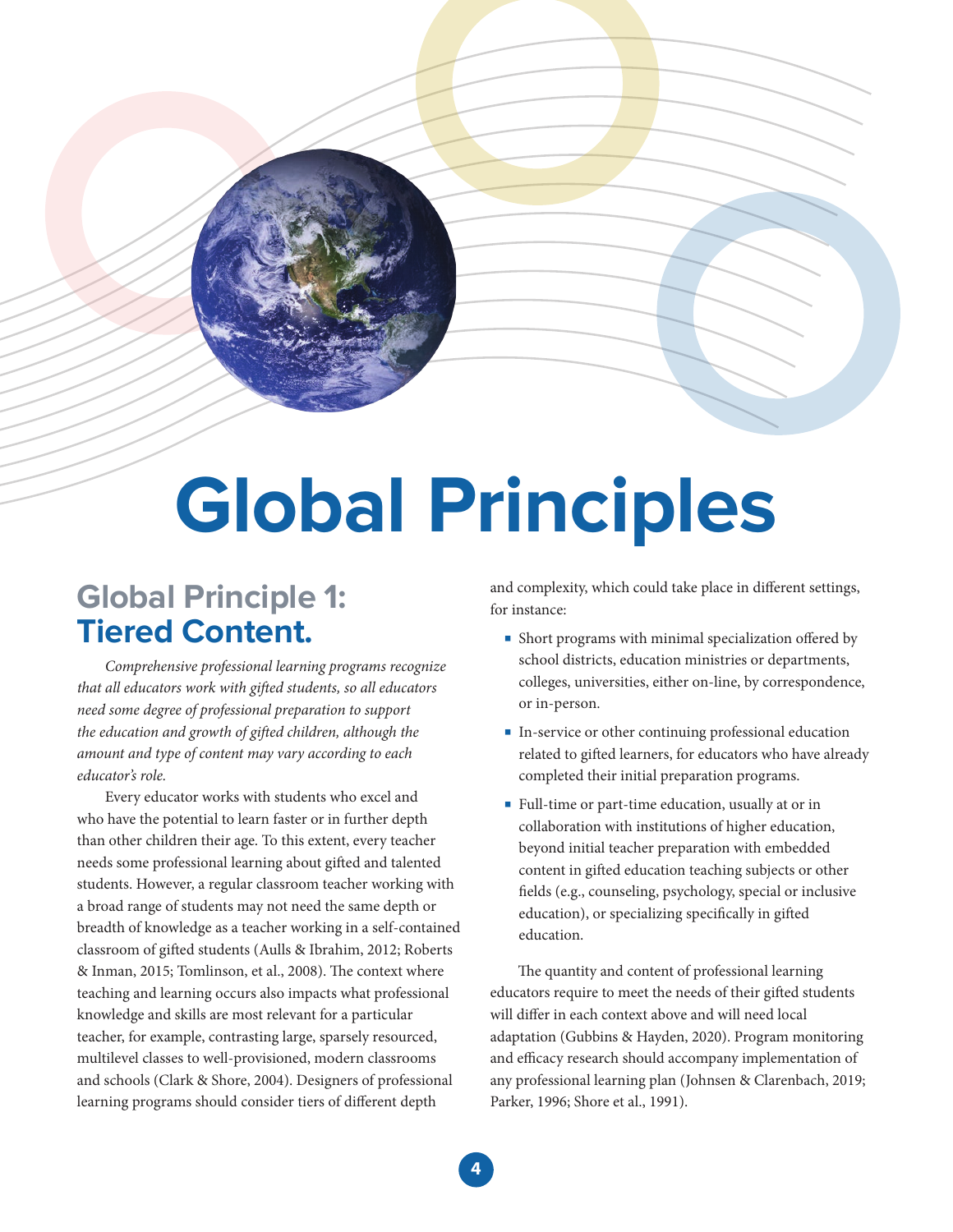#### **SAMPLE FRAMEWORK FOR A TIERED PROFESSIONAL LEARNING PLAN**

Tier 1: Sample content for all teachers, including regular classroom teachers, early childhood educators, art and other specialty teachers, Special Education Needs Coordinators (SENCos), and school counselors in large school settings:

- Awareness that child development progresses differently for different children, and curriculum does not define upper limits for what is expected at a given age or stage. Gifted students, who are often not challenged by the regular curriculum even when they excel, require adjustments to their academic experiences to ensure they learn something new every day.
- The characteristics that qualify students for specialized gifted education programming, including how giftedness manifests differently in different populations, what might mask the manifestation of giftedness, and what socialemotional supports might be necessary.
- The basic classroom and school practices that can help gifted learners, for example, cluster grouping, higherlevel questioning, offering above-level curriculum materials and assignments, and using available technology as a mechanism for differentiation.
- The conditions under which acceleration of different forms are advisable.

Tier 2: Sample content for teachers of enrichment programs, Advanced Placement, International Baccalaureate, or International General Certificate of Secondary Education (IGCSE) classes, school principals. All the Tier 1 information, and:

- Identifying elements in the common curriculum that are especially attractive to and valuable for extremely able learners, as well as how to find or create such curriculum. Methods of instruction that complement advanced curriculum.
- When and how to access subject-matter specialists to assist in curriculum planning or to serve as a mentor to a student with an interest in a subject that extends beyond the school curriculum.
- The social-emotional and counseling needs of advanced students

■ Strategies that are effective when discussing gifted education with others, including parents, school leadership, and local education authorities .

Tier 3: Sample content for educators who work exclusively with gifted students including program coordinators, full-time enrichment specialists serving many grade levels or schools, in self-contained classrooms, or specialized schools. All information from Tiers 1 and 2, and:

- Detailed study of the theoretical and research literature on giftedness, talent, creativity, including how they are defined in different cultural contexts.
- Gifted-education program models and program evaluation methods.
- The educational implications of advanced development and methods of altering the pace, depth, and/or complexity of curriculum and instruction for advanced learning, including self-regulated learning and how experts work creatively.
- Specialized knowledge and strategies to support the social-emotional needs and intensities of gifted learners.
- How to conduct action-research and evaluate the effectiveness of local practices.
- Advanced content knowledge relative to the grade level they teach.

### **Global Principle 2: Evidence-Based.**

*A quality professional learning program is based on best-practice and research, including the ways in which gifted students are uniquely di*"*erent from other students as a core*   $rational$ *e* for differentiated services.

Evidence-based professional practice is the gold standard in every field. In the case of gifted education an evidencebased professional learning program is based both on (a) research regarding the nature of gifted and talented students and best practice in the field, and (b) research regarding best practice in professional learning. Numerous classroom practices in gifted education have been shown to be effective and should be featured in teacher preparation for gifted learners (Little, 2017; Miller, 2009; Peters & Jolly, 2018).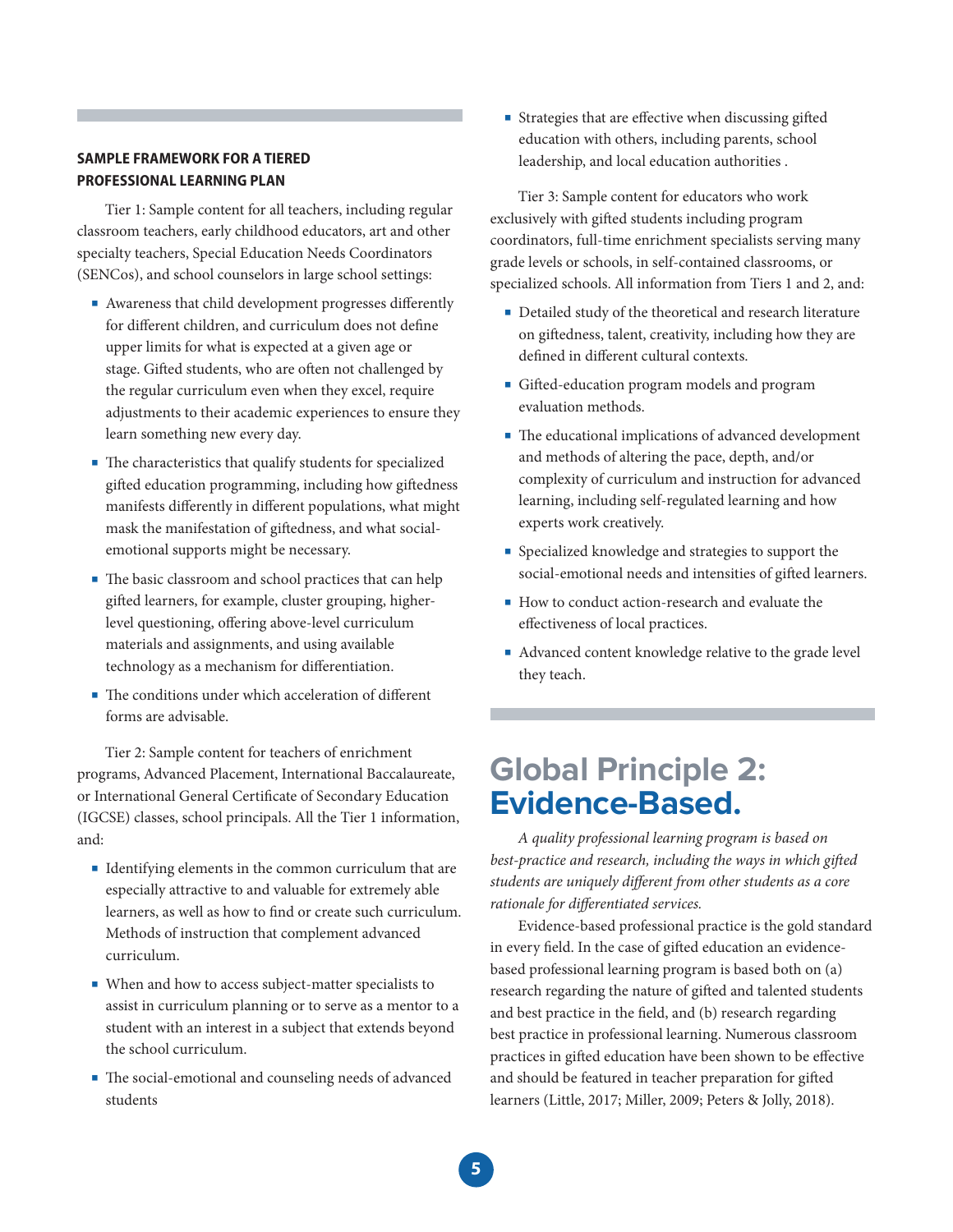Fewer studies address when and how to teach educators the dispositions and skills that are essential to gifted education (Reid & Horváthová, 2016). Most gifted teacher-education practices and standards arise from the consideration of expert panels. This provides a rationale rather than evidence, but a defensible start. The current evidence base supports the following observations:

- In anthologies of research on giftedness, talents, and creativity, none has more than one chapter on teacherpreparation research (e.g., Plucker & Callahan, 2020; Robinson et al., 2006).
- Some individual studies offer valuable steps for identifying competencies (e.g., van Gerven, 2021), experience, beliefs, or dispositions that enhance teaching of gifted learners.
- One study directly observed changes in teachers' classroom-practices and compared these to student reports of their classroom experiences. The largest teaching change was more student-led work (Hansen & Feldhusen, 1994). Results of another study suggested that while all forms of professional preparation provide some benefit, university training was most likely to impact teacher practice (Westberg & Daost, 2003).
- Some empirical research reports outcomes to changes in attitudes (Plunkett & Kronborg, 2011; Vreijs et al., 2017), improvement in equitable identification practices (Gallagher & Gallagher, 2013; Riley et al., 2017) and planning for curriculum compacting (Reis & Westberg, 1994).

Evidence-based practice in teacher preparation for gifted education is attainable, but the formal research base needs to grow. Perhaps a more productive way to foster building a solid evidence base for professional learning in gifted education would be to focus on accumulating a substantial archive of case studies of gifted learners, intervention-specific actionresearch reports, and comparisons of teaching practices and learner outcomes. Each practice would benefit from being contextualized regarding teacher background, instructional setting, the evidence base in general education, and uniqueness or adaptation to learners with different kinds of giftedness. Evidence-based learning that is culturally relevant makes a difference in prospective teachers' knowledge about teaching gifted students (Plunkett & Kronborg, 2021).

## **Global Principle 3: Holistic.**

*Professional learning in gifted education should address the whole child, including academic, social, and emotional needs.*

All professional learning should focus on the notion that young people are unique and individual. When designing professional learning programs in gifted education, it is important to consider the diverse nature of these learners and what those differences mean for classrooms, learning, instructional strategies, and also the larger life of the classroom and school community. This will allow consideration of all aspects of school life that impact on the learner, including "life-wide and life-long" circumstances (Teschers, 2020, p. 77). A holistic view of gifted education considers all dimensions of child development.

- A whole-child perspective. A professional learning program should encourage teachers to think beyond a gifted student's outstanding cognitive abilities and include the student's affective needs. Although many gifted students are well adjusted, some face special social-emotional challenges that result from being gifted (Freeman, 2006). These include adjusting to cognitive, creative, or emotional intensity; social adjustment issues; perfectionism; or coping with real or perceived pressure to perform. Some students may be bright but immature socially and emotionally (Silverman, 2013) others are socially and emotionally advanced for their years. Some gifted students have additional exceptionalities, such as attention-deficit hyperactivity disorder (ADHD), autism, or physical differences. All teachers need some level of information about gifted students' characteristics and social-emotional needs. Teachers also need to know that academic needs should not be ignored or deferred while meeting social-emotional needs; meeting the needs of the whole child requires attention to academic and social-emotional needs simultaneously (Cathcart, 2020).
- A whole-school approach. Gifted education should be integral to individual schools and to the larger school system, not an add-on or an afterthought. (see Tiered, Integral, Comprehensive).
- A whole-life view. Professional learning in gifted education would benefit from considering gifted learners in terms of their whole lives (Teschers, 2020).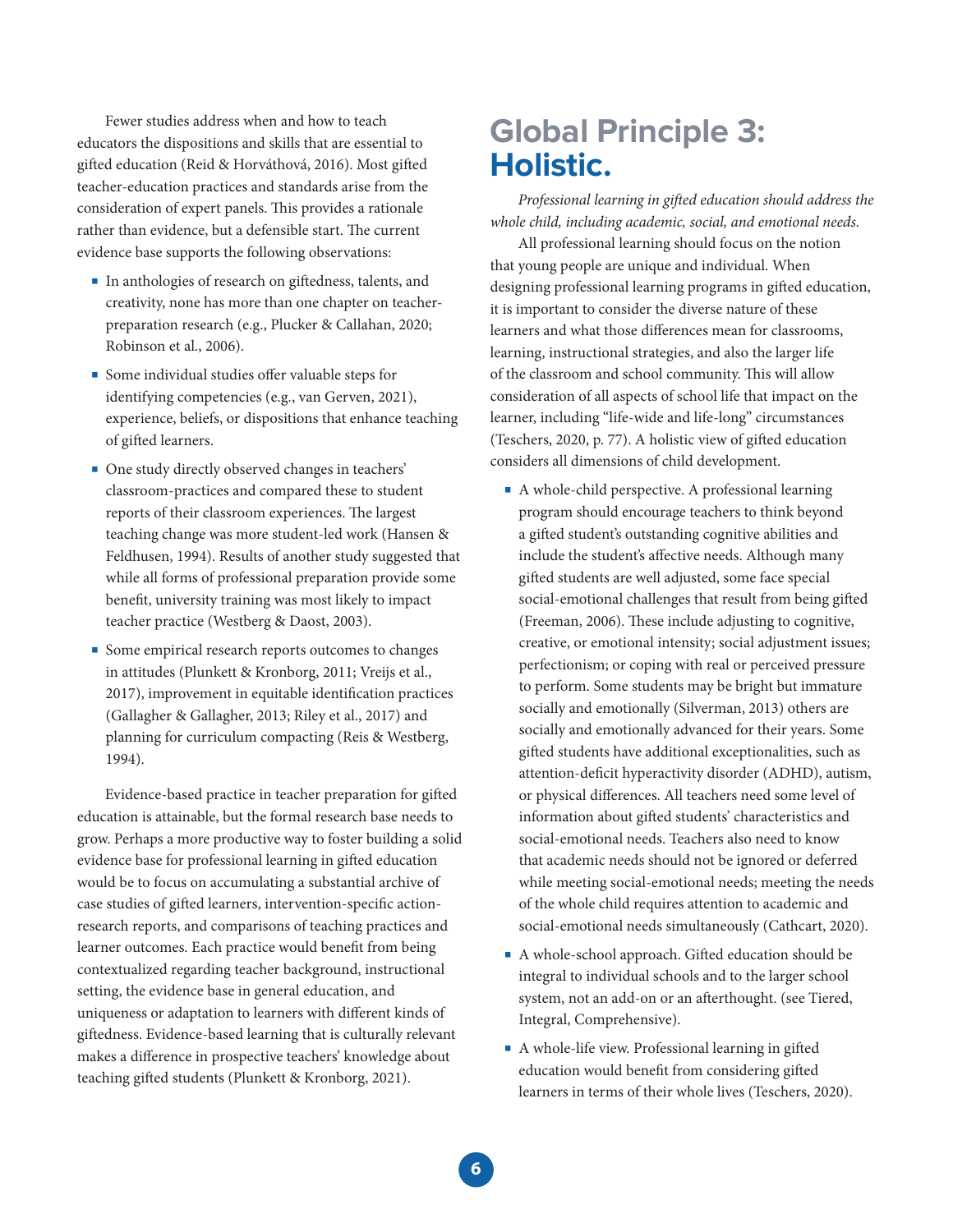Consider family background, culture, socio-economic status, skills, interests, and abilities, and long term and short-term support needs. It is beneficial to incorporate cultural norms and values alongside the wider school drivers to guide and shape gifted education in ways that value and celebrate all learners (e.g., girls, children from underrepresented cultural groups, underachievers, children with disabilities).

■ A whole-community endeavor. An effective professional learning program will help educators consider how gifted education offers opportunities in and beyond school, including the home environment, the child's social world, the wider family and community, and how these interact and impact on education and gifted education in particular (see Comprehensive).

Professional learning in gifted education should blend academic, social, emotional, and cultural factors to ensure they come together in unique ways that develop, challenge, encourage and support gifted learners in the school context and across the lifespan.

### **Global Principle 4: Broad.**

*A thorough professional learning program includes information about different levels of giftedness, different forms of gi*!*edness, varied methods of identi*#*cation, di*"*erent program models, and options for curriculum and instruction.*

A common thread running through the principles is uniqueness of the learner. It is therefore no surprise that there is no single presentation of a gifted learner which fits neatly into the stereotype that many people hold (Matheis, et al, 2020). Giftedness manifests itself in different ways, in different places, in different degrees, at different times, and within or across subject domains. Some gifted children are high achievers, others have advanced potential but are not high achievers. This diversity requires that professional learning opportunities present a variety of perspectives, program structures, curriculum models, instructional practices, methods of social-emotional support, and identification procedures. Educators should be exposed to increasingly broad perspectives about numerous topics as their expertise increases (see Tiered). Among the core concepts to include are:

- Foundations and expressions of gifts and talents. Gifted students tend to share similar cognitive and personality characteristics (S. Gallagher, 2009); even so, giftedness is expressed in different ways (Subotnik et al., 2011).
- Cultural context. Different cultures may value different knowledge traits and skills. For instance, some cultures value social constructs and communal expression of ability over individual achievement. These cultural variations may result in different definitions of giftedness.
- Factors that mask giftedness or contribute to underachievement. Exceptional ability may be masked or inhibited by numerous barriers, including emotional problems, cultural bias, or accompanying exceptionalities (Gilar-Corbi et al., 2019; Siegle, 2018).
- Identification. Exclusive use of an IQ test as the sole method for identification is no longer recommended. Professional learning programs should stress a holistic view of the child and present the advantages and disadvantages of using different tools including achievement test scores, information from parents and teachers, behavioral checklists, and samples of student work as part of identification in addition to IQ scores. Using multiple identification tools should improve student access to programs, not create multiple barriers to programs.
- Models for differentiating curriculum, instruction, and assessment. A critical examination of the range of models that describe gifted students and gifted education so educators can construct their own evidence-based understanding of giftedness and how to serve gifted learners.
- Program structures. Different ways to integrate a gifted program into school offerings including cluster grouping, pull-out services, forms of acceleration, and individualized programs.

School administrators, counselors, and teachers should also understand the diversity of gifted learners, and how to respond to their needs by making necessary program provisions. Allowing staff time to discuss theoretical and practical issues related to gifted education will build a strong community of educators who are ready and able to respond to gifted learners whom they teach.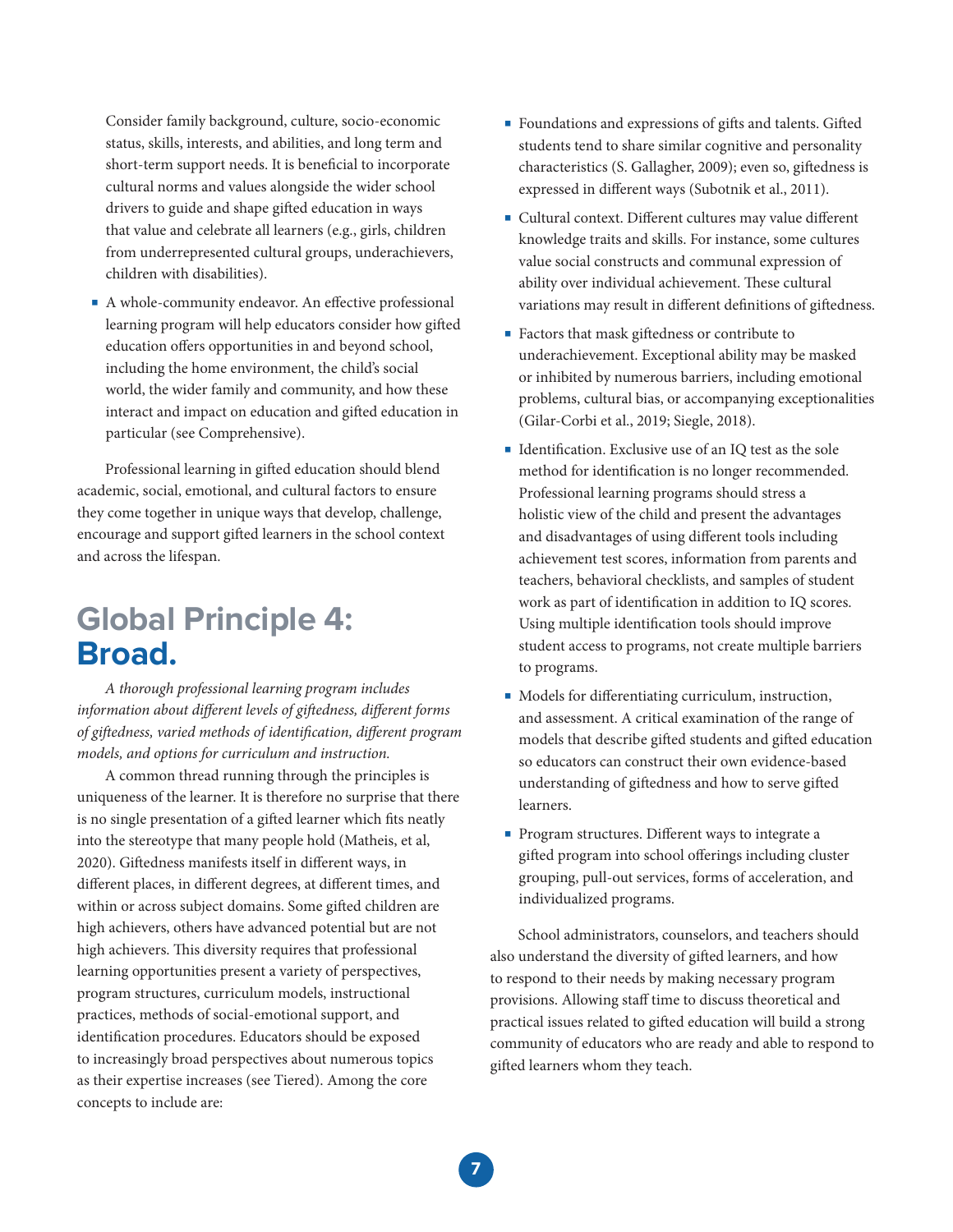## **Global Principle 5: Equitable.**

**Professional learning programs in gifted education should** *address the needs of students from different racial, cultural, ethnic and indigenous groups; genders; sexual orientations; and socio-economic statuses. Recruiting and retaining educators from representative diverse backgrounds should be a priority.*

Gifted students exist among all groups, cultures, indigenous groups, genders, sexual orientations, and regions of the world, and they all have a right to an appropriate education. Professional learning plays a pivotal role in promoting equitable student identification, and in ensuring diversity among the cadre of educators who work with gifted students. It is imperative that all gifted students are reflected among the teachers who educate them.

- Underrepresentation of gifted children according to gender, across diverse cultural groups, and income groups is a global problem that is well-researched and long known in gifted education (Bianco et al., 2011; Wallace & Erikson, 2006). Professional learning programs should include content about how giftedness may be expressed differently among different groups, how and why gifted students may mask their giftedness because of cultural expectations, and other reasons why giftedness may not be recognized (Henderson & Jarvis, 2016). Ensuring equitable representation of gifted students from all backgrounds is consistent with the aims of global Sustainable Development Goals (SDGs) relative to education (UNESCO, 2015).
- Retaining diverse gifted students in a gifted program is as important as identification. Professional learning should include discussion about how to modify curriculum and instruction to attract and engage these students (Novak et al., 2020).
- Professional learning programs should actively recruit teachers from diverse backgrounds for advanced preparation in gifted education. Underrepresentation of culturally diverse teachers in gifted education programs perpetuates stereotypes of gifted students (Morgan, 2019).

Every teacher who works with gifted students should understand how to provide all qualified students access to a gifted education program, how to provide educational opportunities that reflect a variety of perspectives, and how to provide access to social and emotional supports needed to stay in the program over time. One critical component of this goal is for teachers from culturally and ethnically diverse backgrounds to receive training in gifted education so gifted students can see them as intellectual and creative leaders in their schools. Increasing the diversity among students and teachers in gifted education is good for all students, because it increases appreciation for the fact that insight, creativity, and innovation occur among all the world's peoples.

### **Global Principle 6: Comprehensive.**

*Many school personnel affect the lives of gifted children, directly or indirectly. A plan for professional learning in gifted education must therefore include provisions for educating administrators, counselors, psychologists, special educators, and others about the needs of gifted students.* 

When at school, gifted children interact with many school personnel beyond their classroom; therefore, all school personnel who are directly or indirectly involved with gifted students should be educated and be aware of their needs. A comprehensive professional learning plan should incorporate a whole-school approach to teaching, learning, and supporting gifted students (Renzulli & Reis, 2014; Robinson & Campbell, 2010). A whole-school approach focuses on the responsibilities of all personnel in the school community, thus, ensuring that gifted students have opportunities to maximize their experiences at school.

- A whole-school community understanding, awareness, and knowledge about the unique needs of gifted students will provide an optimized school-wide learning environment for gifted students (see Holistic).
- School administrators are responsible for the success of all school programs, including the gifted education program. They should learn about different program models, and effective methods for evaluating the success of a gifted program, especially when the aims of the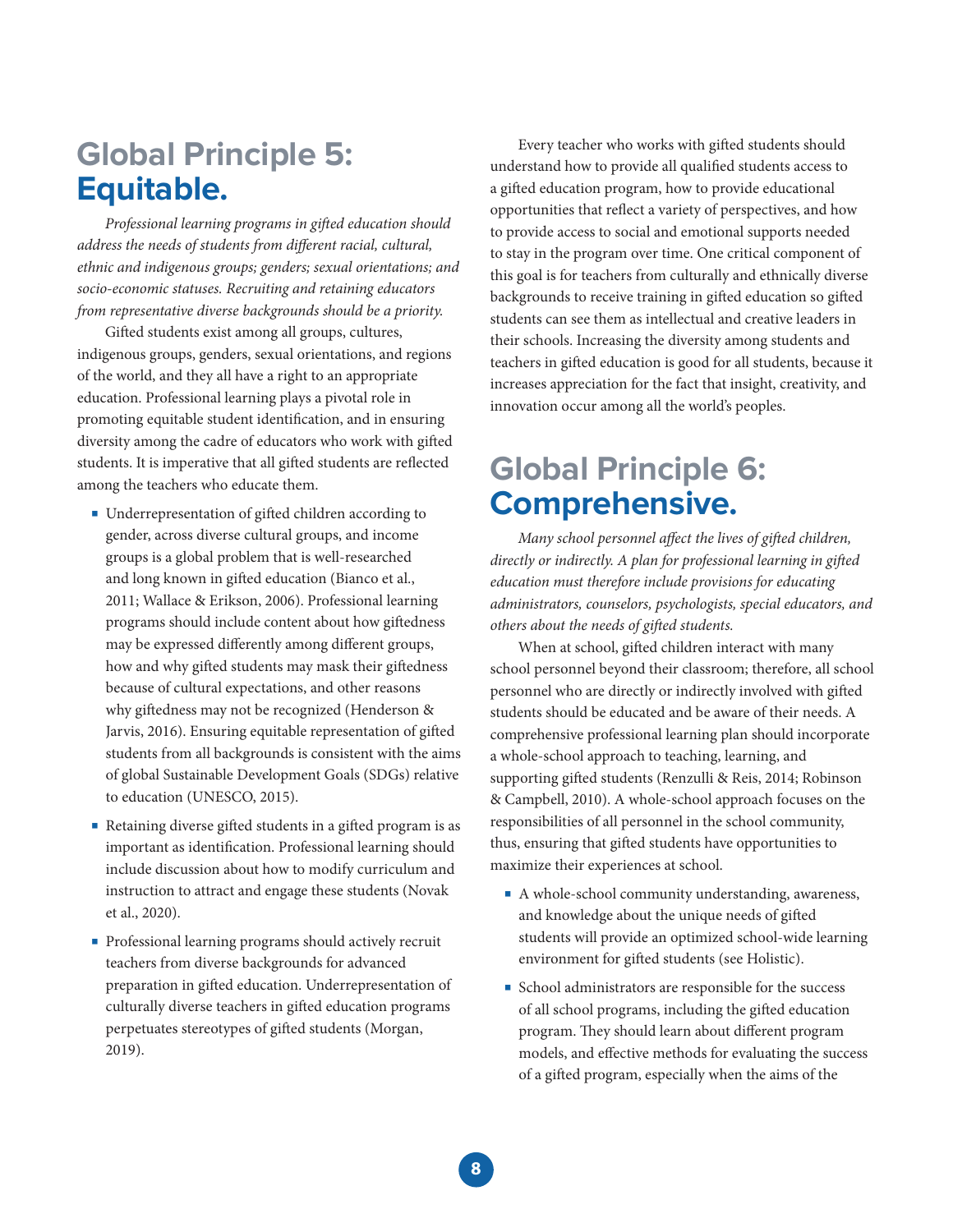program go beyond traditional school content (Callahan & Reis, 2004).

- **Gifted students have unique social, emotional and** well-being needs. All guidance counselors and school psychologists should understand these needs to support gifted students at school (Blaas, 2014; Silverman, 2012).
- As many as one in six gifted students has some form of learning difference in addition to their giftedness (Ronksley-Pavia, 2020; Silverman, 2012). It is particularly important for special educators to understand the intersection between advanced ability and special needs.

A whole-school approach to supporting gifted students should focus on the responsibilities of every member of the school community, regardless of whether the school personnel were directly or indirectly involved with gifted students.

## **Global Principle 7: Integral.**

*Professional learning should present gi*!*ed education in the context of an entire school program, emphasizing that gifted students are the responsibility of the whole school community and not just the educators charged with specific responsibilities for serving gifted students.* 

Often, services for gifted students are seen as separate from the general school program, leading to considerable misunderstanding both about gifted students and about the aims of gifted education (Alottey et al., 2020; Matheis et al., 2017). Classroom teachers report that the absence of knowledge about gifted education leaves them feeling unprepared serve gifted students (Antoun et al., 2020; Rowan & Townend, 2016). The absence of professional learning exacerbates separation of gifted and regular education and leads to misconceptions about how and when to accelerate students or put gifted students in specialized programs (Sanchez-Escobedo et al., 2020).

There are two ways to see that gifted education services are seen as integral in schools. First, present gifted education as a part of a continuum of services during professional

learning. Even a self-contained program should be seen as contributing to the whole school environment. Encourage teachers to identify their role in the gifted program (e.g., regular classroom differentiation, making referrals, looking for opportunities to collaborate) and how the gifted program connects with their classrooms (see Tiered).

Second, an effective professional learning program should ensure that content about gifted education is integrated into professional learning opportunities in all content areas in which advanced programming can and should occur. As a part of offering a tiered program of professional learning, learning modules in gifted education would be useful in specialty areas, including:

- Special Education. Although some gifted students may also have a specific learning disability, ADHD, autism, or other exceptionalities, special education teachers are not likely to refer students to a gifted program (Bianco) & Leech, 2010). Professional learning programs should embed units of study in gifted education to ensure that teachers look for both learning challenges and strengths.
- Career and Technical Education/Vocational Education and Training. Topics found in vocational paths are increasingly sophisticated, including finance, health science, and information technology. Many gifted students are attracted to these subjects (Gentry et al., 2007). Teachers specializing in these areas would benefit from knowing how and why to differentiate for gifted students.
- The Arts. Visual and performing arts, music, and creative writing teachers would benefit from knowing the characteristics of gifted students, many of whom pursue artistic interests (Csikszentmihalyi, 2008).

Evidence suggests that when teachers receive information about gifted students, their attitudes towards gifted students improve (Lassig, 2009) and they make more accurate program referrals to gifted programs (Elhoweris, 2008). A gifted program that is integral to the educational offerings of a school, district, agency, ministry, or region provides the surrounding community with evidence of a commitment to high standards, and benefits everyone by sharing resources and strategies that enhance learning for all students.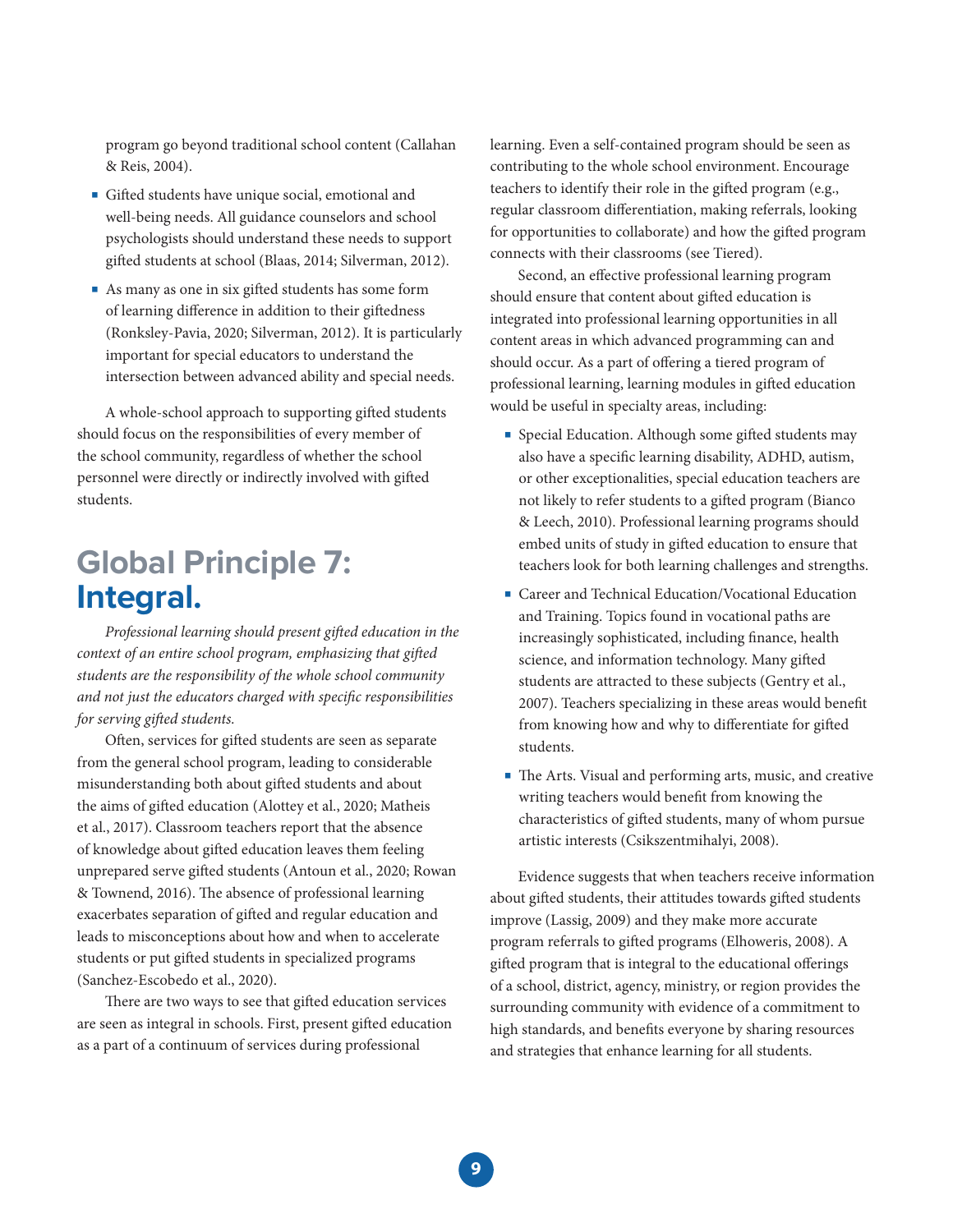## **Global Principle 8: Ongoing.**

*A professional learning plan in gi*!*ed education should provide ongoing opportunities to refine and extend existing knowledge and skills through in-service programs and other professional learning experiences throughout a career.*

Professional learning needs to be an ongoing part of every teacher's career, throughout the whole of that career, everywhere in the world (Education International & UNESCO, 2019). This need applies to professional learning in gifted education as much as it does to other teaching areas. There is arguably a case for saying it is even more necessary in relation to gifted education wherever provision for gifted learners has historically been minimal or absent. An ongoing system professional learning should:

- Draw upon current and classic research in the field. Professional learning in gifted education needs to be well-informed and up to date with the research to provide teachers with guidance and support in developing provision for gifted learners (see Evidence-Based).
- Result in changed practice. Continuous recording, tailoring to teachers' needs, evaluation, and sharing of practice are crucial components in professional learning in gifted education because it ensures that professional learning remains fresh and encouraging for teachers, inspiring them to try new ideas and supporting them in finding satisfaction in their work with gifted learners (Wycoff et al., 2003).
- Align with other changes that impact on the classroom and the teacher's role within it. Technology is an obvious example, but there are also changes that can influence teaching in more subtle ways, including changing cultural attitudes (see Integral, Holistic).
- Provide goals and rewards. Ongoing learning in professional development should also be achievable. Teachers should be able to access quality professional learning in gifted education readily and appropriately as needed. Systems need to be in place at local, regional, and national levels to recognize expert providers of professional learning and to ensure schools can readily

access such expertise. Schools need to provide good record-keeping of staff involvement in professional learning in gifted education to ensure all staff have ongoing opportunities to review and improve their knowledge and understanding in this field.

Local education authorities and schools should become aware of the range of opportunities for continuing professional learning in gifted education, which might include online or in-person university courses, workshops, conferences, visiting speakers, teacher clusters, memberships in regional, national, and international associations and/ or access to online media and publications (Stevenson et al., 2016). Methods that encourage teachers agency around what they learn (Chandra-Handa, 2019) or to learn together in small groups around mutually agreed upon goals are both flexible and effective (Iskandar et al., 2020).

Finally, a commitment to ongoing professional learning in gifted education recognizes that individuals themselves change over time and are exposed to change in multiple ways. Ongoing professional learning should be a process which helps the individual recognize and come to terms with changes. Ongoing professional learning in gifted education should be engaging, challenging, and rewarding.

## **Global Principle 9: Sustainable.**

*Professional learning in gi*!*ed education should be built into educational policy of the state, region, province and/ or country. Programs should be monitored regularly, and accountability systems should be in place. Collaboration between all stakeholders–policymakers, school authorities, community members, higher education faculty, and others–is actively encouraged.*

Educational policies often reflect social policy, which "creates the rules and standards by which scarce resources are allocated to meet almost unlimited social needs" (J. Gallagher, 2002, p. 1). Including professional learning in gifted education in the policies of a state, region, province, or country sends a message that this preparation has value, and, by extension that gifted children are valued. Evidence suggests that educational policies have a direct impact on the availability of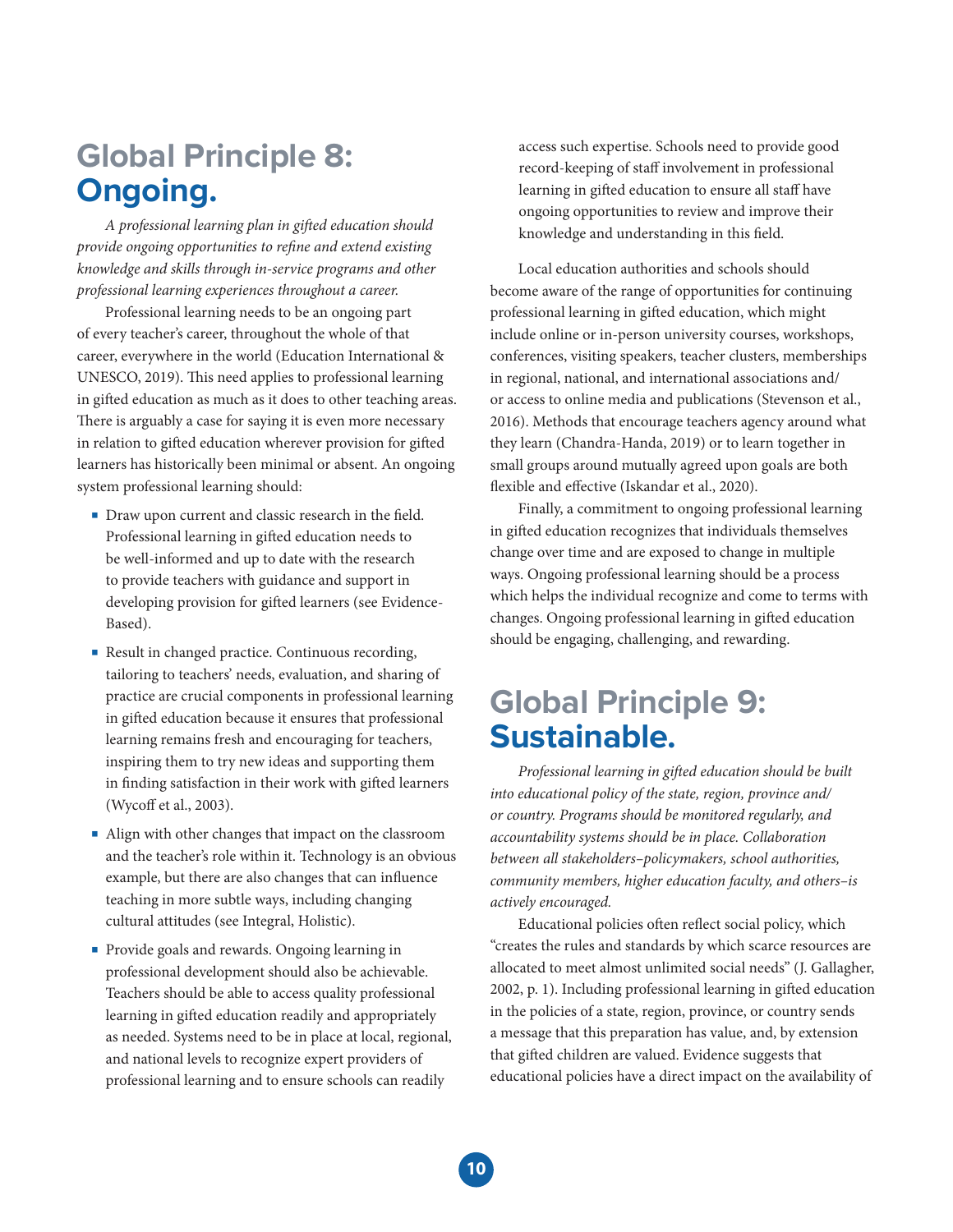opportunities for gifted students (Baker & Friedman-Nimz, 2004).

Professional learning in gifted education should be considered an integral component of larger policies about personnel preparation and gifted education. Establishing policies around professional development in gifted education will help ensure a systemic approach to developing and maintaining professional learning in gifted education. Sample policy provisions would establish:

- Clear professional learning requirements for all educational personnel who have contact with gifted students from pre-service education through advanced degrees (see Tiered, Comprehensive)
- Standards and goals for professional learning designed by qualified personnel within the appropriate region, state department, or ministry, along with a plan for regular updates to ensure that standards and goals are based on evidence-based best practice (Kim & Gentry, 2008; also see Evidence-Based), and help ensure that educators receive information about special populations of gifted students (Peters et al., 2019; Roberts et al., 2015)
- A means of monitoring and evaluating professional learning opportunities to ensure programs are up to date.
- Tangible support for professional development programs, including funding.

If professional learning in gifted education is to become an enduring feature of educational policy, then it must be closely woven into those components of larger school policies that reflect educational values. Achieving enduring professional learning in gifted education requires deliberate thought and planning at each level of the education system.

## **Global Principle 10: Empowering.**

*Professional learning in gi*!*ed education should prepare educators to be effective supporters, promoting gifted students and the services they require.*

Gifted students—especially disadvantaged or other hard-to-find gifted students—benefit from having a champion

(Robinson & Moon, 2003). One outcome of implementing Global Principles 1-9 should be that gifted students have the support of not just one, but numerous educators who feel empowered to work on their behalf at different levels of any educational authority. The presence of a champion for gifted education in a school has multiple benefits, including more equitable and accurate identification.

Empowered educators successfully engage with others to create support systems for a specific group who have unmet needs. To become empowered supporters of gifted students, educational personnel must have the following knowledge, skills, and tools incorporated at some point in their professional learning:

- Access to evidence-based information about the unique characteristics of gifted students and rationale for altering educational practice on their behalf.
- Knowledge of which messages about gifted education persuade different audiences, including parents, colleagues, and educational agencies and organizations outside of gifted education (Jones & S. Gallagher, 2013).
- Communication skills, including communication through social media, to call for support for their gifted program specifically and for gifted education generally.
- Access and opportunity to participate in professional organizations for gifted education at the local, national, and international level. Many of these organization have advocacy tools to help deliver effective messages.
- For teachers seeking advanced knowledge or degrees (see Tiered), how to access or form leadership cadres who can work together to make coordinated efforts to advance gifted education by influencing educational, civic, or governmental entities (Maier, 1993).

Despite decades of effort, the notion that gifted students exist and have different educational needs receives very different reception country by country or even region by region. Gifted students continue to need adults who are willing and able to step forward and effect change in their school, region, state, or nation for the benefit of the children, and the entire world.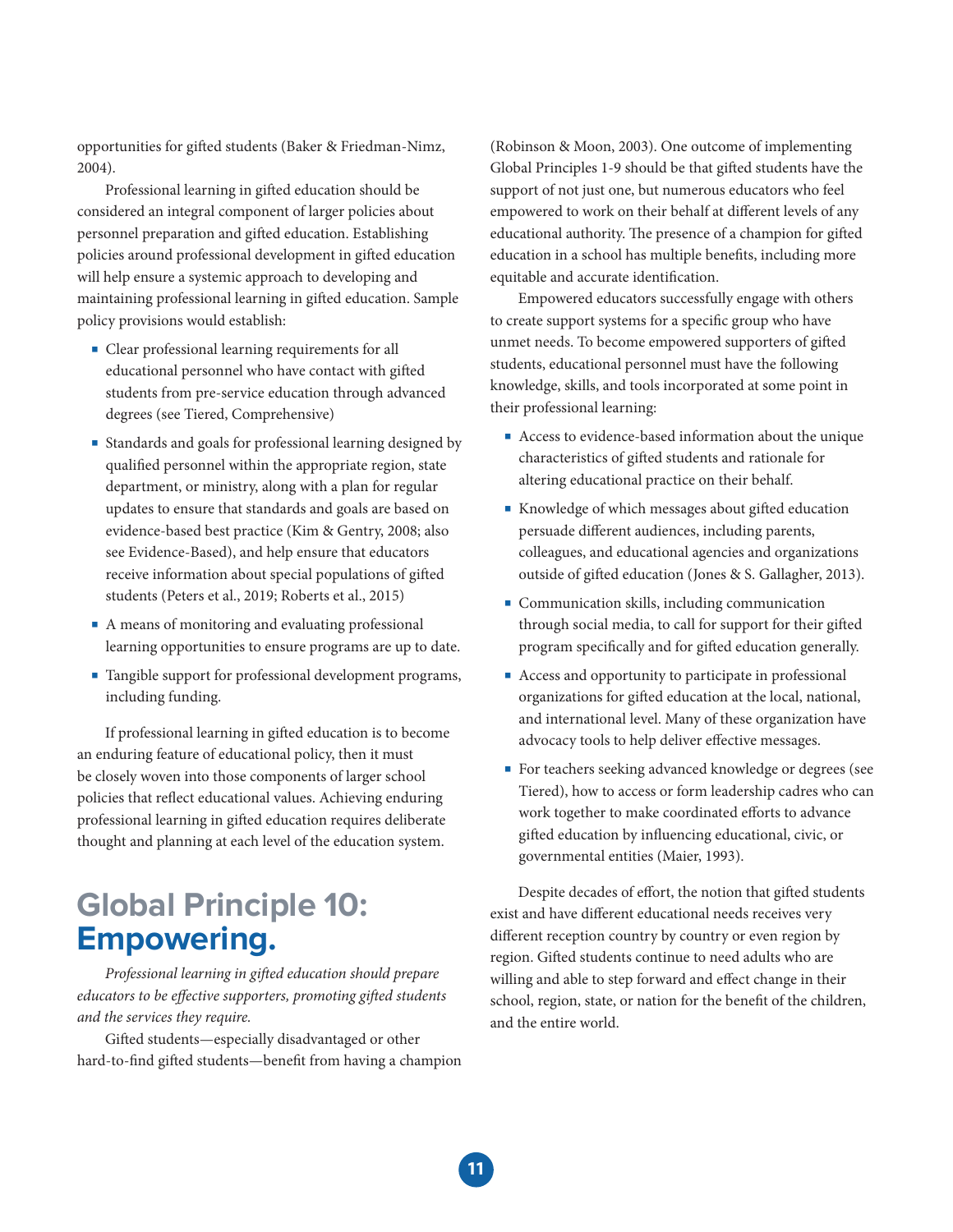# **Call to Action**

Every child deserves to learn something new at school every day; gifted children are no different from any other child in this respect. Gifted and talented children should learn from teachers who are prepared to deliver the appropriate curriculum, using the most effective strategies, to ensure this learning occurs. School should also be a place where gifted and talented children's social and emotional needs are understood and met. Gifted and talented children thrive when they are taught by teachers who understand the ways that their learning and their social and emotional needs differ from their peers of the same age and who know how to address those needs.

This document is intended as a tool to create positive change on behalf of gifted students locally, regionally, and globally. The principles can serve to urge educational leaders and policymakers to invest in teacher professional learning and gifted education. Policymakers should adopt policies that mandate the inclusion of gifted education in teacher education programs at national, regional, and local levels.

Institutions of higher education have a crucial role to play in developing and infusing highquality, evidence-based professional learning in gifted education throughout their education programs. Institutions that take on this charge will fill a long-neglected gap in educator preparation and become a cornerstone in the effort to foster new scholarship, correct misconceptions, and build new opportunities for collaboration.

Educational leaders and organizations should invest in the education of gifted students by including gifted education in teacher education programs and in-service offerings.

Experts in both specialized gifted and talented education and general teacher education should collaborate to develop teacher standards that include gifted education in teacher education programs.

Gifted children, their families, teachers, fellow students, the broader community and the larger society benefit when gifted learners are identified, supported, and provided with education commensurate with their needs and potential. In gifted education, as in all education, concern must be focused on the whole child. We invite others to join our commitment to the education and well-being of every gifted and talented child.

## **HOW TO BEGIN**

The 10 Global Principles are interconnected; even so, they are difficult to implement

simultaneously. In fact, there is no ideal starting place; the starting point will depend on the nature of the conversation about gifted education in a specific location, and what guidelines for professional learning are already in place. Consider conducting a formal or informal needs assessment to see what ideas in this document will be well received or form a task force to develop a strategic plan. The most important first step is to start and keep going. The World Council for Gifted and Talented Children is here to help! Contact headquarters@world-gifted.org for more information.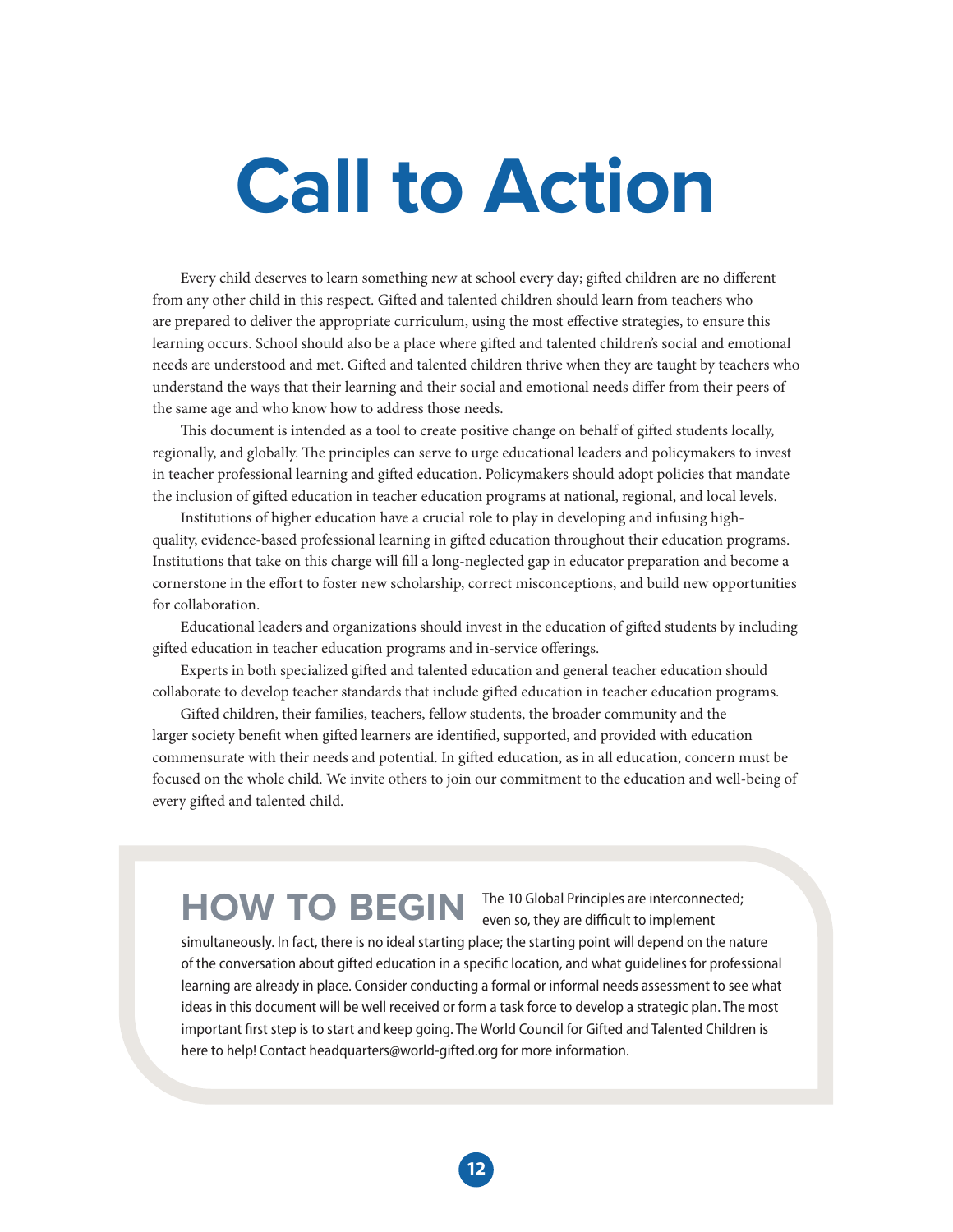## **References**

#### **INTRODUCTION**

- Alencar, E. M. L. S., Fleith, D. D. S., & Blumen, S. (2002). Trends in gifted education in South America: The Brazilian and Peruvian scenario. *Gifted and Talented International, 17*(1), 7-12. https://doi.org/10.1080/15332276.20 02.11672980
- Assouline, S. G., Marron, M., & Colangelo, N. (2014). Acceleration: The fair and equitable intervention for highly able students. In J. A. Plucker & C. M. Callahan (Eds.), *Critical issues and practices in gifted education: What the research says* (pp. 15–28). Routledge.
- Gallagher, S. A. (2013). Building bridges: Using research from the Big Five, MBTI, overexcitabilites, and Perry to explore personality differences of gifted youth. In C. S. Neville, M. M. Piechowski, & S. S. Tolan (Eds.) *O*ff *the charts: Asynchrony and the gifted child* (p. 56-118). Royal Fireworks Press.
- Kanevsky, K., & Keighley, T. (2003). To produce or not to produce? Understanding boredom and the honor in underachievement. *Roeper Review, 26*(1), 20-28. https://doi. org/10.1080/02783190309554235
- Preckel, F., Götz, T., & Frenzel, A. (2010). Ability grouping of gifted students: Effects on academic self-concept and boredom. *British Journal of Educational Psychology, 80*(3), 451-472. https://doi. org/10.1348/000709909X480716
- Sak, U. (2004). A Synthesis of research on psychological types of gifted adolescents. *Journal of Secondary Gifted Education, 15*(2), 70–79. https:// doi.org/10.4219/jsge-2004-449
- VanTassel-Baska, J., Hubbard, G. F., & Robbins, J. I. (2020). Differentiation of instruction for gifted learners: Collated evaluative studies of teacher classroom practices. *Roeper Review, 42*(3), 153-164. http://doi.org/10.1080 /02783193.2020.1765919

#### **GLOBAL PRINCIPLE 1: TIERED CONTENT**

- Aulls, M. W., & Ibrahim, A. (2012). Preservice teachers' perceptions of effective inquiry instruction: Are effective instruction and effective inquiry instruction essentially the same? *Instructional Science, 40*(1), 119-139. https://doi.org/10.1007/ s11251-010-9164-z
- Clark, C., & Shore, B. M. (2004). *Educating students with high ability* (Rev. ed.). UNESCO. http://unesdoc.unesco.org/ images/0013/001383/138328e.pdf
- Gubbins, E. J., & Hayden, S. M. (2020). Professional development. In J. A. Plucker, & C. M. Callahan (Eds.), *Critical issues and practices in gifted education: A survey of current research on giftedness and talent development* (3rd ed.) (pp. 349-360). Routledge.
- Johnsen, S. K., & Clarenbach, J. (Eds.). (2019). *Using the National Gifted Education Standards for pre-K-grade 12 professional development.* Routledge.
- Parker, J. P. (1996). NAGC Standards for Personnel Preparation in Gifted Education: A brief history. *Gifted Child Quarterly, 40*(3), 158-161. https://doi. org/10.1177/001698629604000307
- Roberts, J. L., & Inman, T. F., (2015). *Strategies for di*ff*erentiating instruction: Best practices for the classroom* (3rd ed.). Routledge.
- Shore, B. M., Cornell, D. G., Robinson, A., & Ward, V. S. (1991). *Recommended practices in gifted education: A critical analysis.* Teachers College Press.
- Tomlinson, C. A., Kaplan, S. N., Renzulli, J. S., Purcell, J. H., Leppien, J. H., Burns, D. E., Strickland, C. A., & Imbeau, M. B. (2008). *The parallel curriculum: A design to develop learner potential and challenge advanced learners* (2nd ed.). Corwin Press.

#### **GLOBAL PRINCIPLE 2: EVIDENCEBASED**

- Gallagher, S. A., & Gallagher, J. J. (2013). Using Problem-based Learning to explore unseen academic potential. *Interdisciplinary Journal of Problembased Learning*, 7(1), 111-131.
- Hansen, J. B., & Feldhusen, J. F. (1994). Comparison of trained and untrained teachers of gifted students. *Gifted Child Quarterly, 38*(3), 115-121. https://doi. org/10.1177/001698629403800304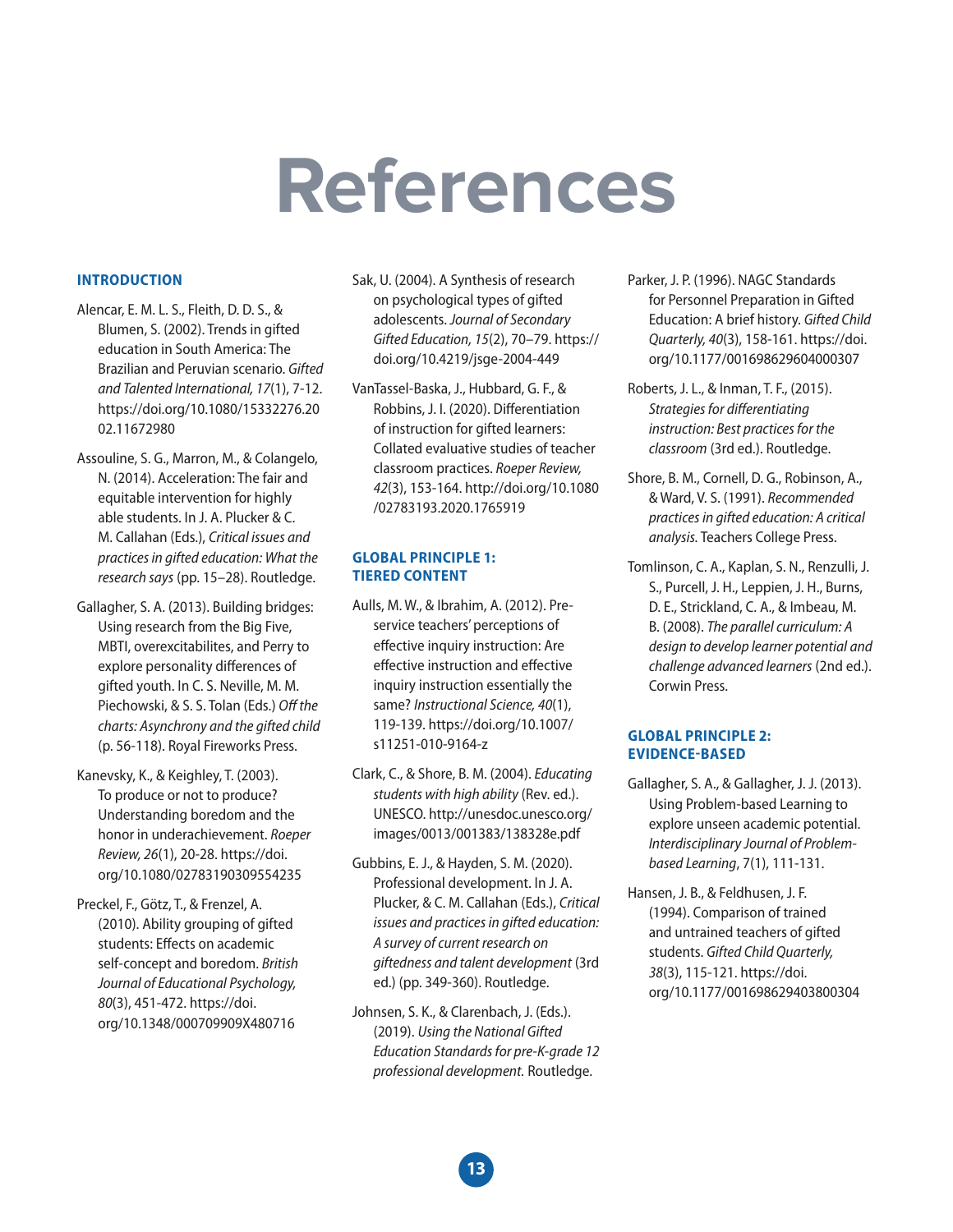Little, C. (2017). Teaching strategies to support the education of gifted learners. In S. Pfeiffer, E. Shaughnessy-Dedrick, & M. Foley-Nicpon (Eds.), *APA handbook of giftedness and talent* (pp. 371-386). American Psychological Association.

Miller, E. M. (2009). Effect of training in gifted education on elementary classroom teachers' theory-based reasoning about the concept of giftedness. *Gifted Child Quarterly, 33*(1), 65-105. https://doi. org/10.1177/016235320903300104

Peters, S. J., & Jolly, J. L. (2018). The influence of professional development in gifted education on the frequency of instructional practices. *The Australian Educational Researcher, 45*(4), 473-491. https://doi. org/10.1007/s13384-018-0260-4

Plucker, J. A., & Callahan, C. M. (Eds.). (2020). *Critical issues and practices in gifted education: A survey of current research on giftedness and talent development* (3rd ed.) Routledge.

Plunkett, M., & Kronborg, L. (2011). Learning to be a teacher of the gifted: The importance of examining opinions and challenging misconceptions. *Gifted and Talented International, 26*(1- 2), 31-46. https://doi.org/10.1080/153 32276.2011.11673587

Plunkett, M., & Kronborg, L. (2021). Teaching gifted education to preservice teachers: Lessons learned. In S. R. Smith (Ed.), *Handbook of giftedness and talent development in the Asia-Pacific* (p. 1-22). Springer. https://doi. org/10.1007/978-981-13-3021-6\_67-1

Reid, E., & Horváthová, B. (2016). Teacher training programs for gifted education with focus on sustainability. *Journal of Teacher Education for Sustainability, 18*(2), 66-74. https://doi.org/10.1515/ jtes-2016-0015

Reis, S. M., & Westberg, K. L. (1994). The impact of staff development on teachers' ability to modify curriculum for gifted and talented students. *Gifted Child Quarterly, 38*(3), 127-135. https://doi. org/10.1177/001698629403800306

Riley, T., Webber, M., & Sylva, K. (2017). Real engagement in active problem solving for Māori boys: A case study in a New Zealand secondary school. *Gifted and Talented International, 32*(2), 75-86. https://doi.org/10.1080/ 15332276.2018.1522240

Robinson, A., Shore, B. M., & Enersen, D. L. (2006). *Best practices in gifted education: An evidence-based guide.* Routledge and the National Association for Gifted Children (USA).

van Gerven, E. (2021). *Raising the bar: The competencies of specialists in gifted education.* School for Educational Studies, Hasselt University, Diepenbeek, Belgium.

Vreijs, C., Ndanjo Ndungbogun, G., Kieboom, T. & Venderickx, K. (2017). Training effects on Belgian preschool and primary school teachers' attitudes towards the best practices for gifted children. *High Ability Studies, 29*(1), 3-22. https://doi.org/1 0.1080/13598139.2017.1312295

Westberg, K. L., & Daoust, M. E. (2003, Fall). The results of the replication of the classroom practices survey replication in two states. *The National Research Center on the Gifted and Talented Newsletter*, 3–8. https:// nrcgt.uconn.edu/newsletters/fall032

#### **GLOBAL PRINCIPLE 3: HOLISTIC**

Cathcart, R. (2020). Understanding and working with gifted learners: *"They're not bringing my brain out"* (4th ed.). Routledge.

- Freeman, J. (2006). The emotional development of gifted and talented children. *Gifted and Talented International, 21*(2), 20-28. https:// doi.org/10.1080/15332276.2006.116 73472
- Silverman, L. K. (2013). Asynchronous development: Theoretical bases and current applications. In C. S. Neville, M. M. Piechowski, & S. S. Tolan (Eds.), *O*ff *the charts: Asynchrony and the gifted child* (pp. 18–47). Royal Fireworks Press.
- Teschers, C. (2020) Proposing a Holistic Inclusive Education Model for Policy, Curriculum and Classroom Development. *New Zealand Journal of Teachers' Work, 17*(1 & 2), 73-87.

#### **GLOBAL PRINCIPLE 4: BROAD**

- Gallagher, S. A. (2009). Designed to fit: Educational implications of gifted adolescents' cognitive development. In F. Dixon (Ed.), *Programs and services for gifted secondary students* (pp. 3-20). Routledge.
- Gilar-Corbi, R., Veas, A., Miñano, P., & Castejón, J. L. (2019). Differences in personal, familial, social, and school factors between underachieving and non-underachieving gifted Secondary Students. *Frontiers in Psychology, 10*, 2367. https://doi.org/10.3389/ fpsyg.2019.02367
- Matheis, S., Keller, L. K., Kronborg, L., Schmitt, M., & Preckel, F. (2020). Do stereotypes strike twice? Giftedness and gender stereotypes in pre-service teachers' beliefs about student characteristics in Australia. *Asia-Pacific Journal of Teacher Education, 48*(2), 213-232. https://doi.org/10.108 0/1359866X.2019.1576029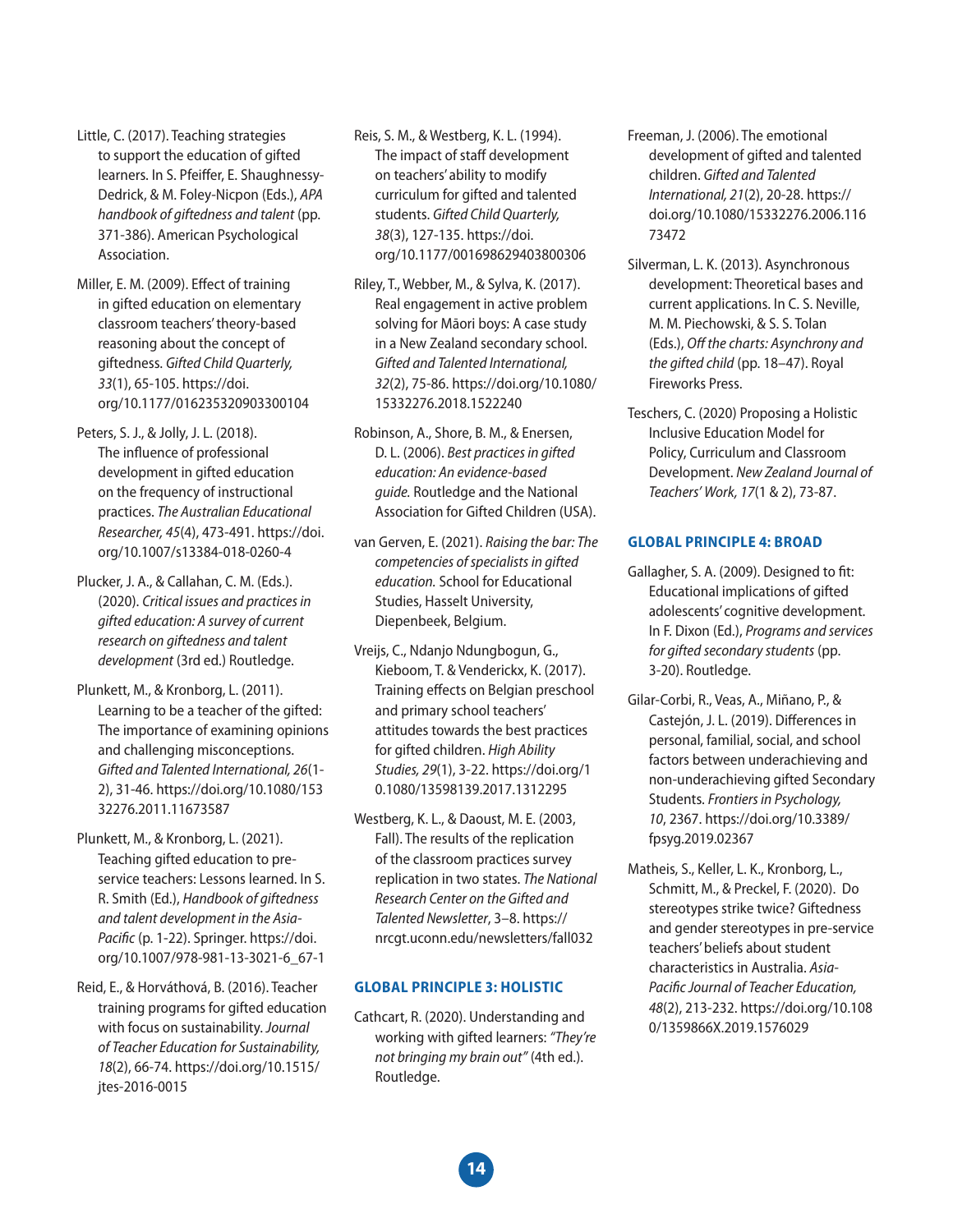Siegle, D. (2018) Understanding underachievement. In S. Pfeiffer (Ed.), *Handbook of giftedness in children* (pp. 285-297). Springer, Cham. https://doi. org/10.1007/978-3-319-77004-8\_16

Subotnik, R. F., Olszewski-Kubilius, P., & Worrell, F. C. (2011). Rethinking giftedness and gifted education: A proposed direction forward based on psychological science. *Psychological Science in the Public Interest, 12*(1), 3–54. https://doi. org/10.1177/1529100611418056

#### **GLOBAL PRINCIPLE 5: EQUITABLE**

- Bianco, M., Harris, B., Garrison-Wade, D., & Leech, N. (2011). Gifted girls: Gender bias in gifted referrals. *Roeper Review, 33*(3), 170-181. https://doi.org/10.108 0/02783193.2011.580500
- Henderson, L., & Jarvis, J. (2016). The gifted dimension of the Australian Professional Standards for Teachers: Implications for professional learning. *Australian Journal of Teacher Education, 41*(8), 60-83. http://ro.ecu. edu.au/ajte/vol41/iss8/4
- Morgan, H. (2019). The lack of minority students in gifted education: Hiring more exemplary teachers of color can alleviate the problem. *The Clearing House: A Journal of Educational Strategies, Issues and Ideas, 92*(4-5), 156-162, https://doi.org/10.1080/000 98655.2019.1645635
- Novak, A. M., Lewis, K. D., & Weber, C. L. (2020). Guiding principles in developing equity-driven professional learning for educators of gifted children. *Gifted Child Today, 43*(3), 169–183. https://doi. org/10.1177/1076217520915743
- UNESCO. (2015). *World education forum 2015: Final report.* United Nations. https://inee.org/resources/worldeducation-forum-2015-final-report.
- Watson, B., & Eriksson, G. (Eds.) (2006). *Diversity in gifted education: International perspectives on global issues.* Routledge.

#### **GLOBAL PRINCIPLE 6: COMPREHENSIVE**

- Blaas, S. (2014). The relationship between social-emotional difficulties and underachievement of gifted students. *Australian Journal of Guidance and Counselling, 24*(2), 243–255.
- Callahan, C. M., & Reis, S. M. (Eds.) (2004). *Program evaluation in gifted education.* Corwin Press.
- Renzulli, J., & Reis, S. M. (2014). *Schoolwide Enrichment Model: A howto guide for talent development* (3rd ed.). Routledge.
- Robinson, W., & Campbell, J. (2010). *E*ff*ective teaching in gifted education: Using a whole school approach.*  Routledge.
- Ronksley-Pavia, M. (2020). Twiceexceptionality in Australia: Prevalence estimates. *Australasian Journal of Gifted Education, 29*(2), 17-29.
- Silverman, L. K. (2012). *Giftedness 101.* Springer Publishing Company.

#### **GLOBAL PRINCIPLE 7: INTEGRAL**

Allotey, G. A., Watters, J. J., & King, D. (2020). Ghanaian science and mathematics teachers' beliefs about gifted education strategies. *Gifted Education International, 36*(3), 250–265. https://doi. org/10.1177/0261429420946732.

- Antoun, M., Kronborg. L., & Plunkett, M. (2020). Investigating Lebanese primary school teachers' perceptions of gifted and highly able students, *Gifted and Talented International, 35*(1), 39-57. http://doi.org/10.1080/1 5332276.2020.1783398
- Bianco, M. Y., & Leech, N. (2010). Twiceexceptional learners: Effects of teacher preparation and disability labels on gifted referrals. *Teacher Education and Special Education, 33*(4), 319-334.
- Csikszentmihalyi, M. (2008). *Flow: The psychology of optimal experience.* Harper Perennial Modern.
- Elhoweris, H. (2008). Teacher judgment in identifying gifted/talented students. *Multicultural Education, 15*(3), 35-38.
- Gentry, M., Peters, S. J., & Mann, R. L. (2007). Differences between general and talented students' perceptions of their career and technical education experiences compared to their traditional high school experiences. *Journal of Advanced Academics, 18*(3), 372–401. https://doi.org/10.4219/jaa-2007-496.
- Lassig, C. J. (2009). Teachers' attitudes towards the gifted: The importance of professional development and school culture. *Australasian Journal of Gifted Education, 18*(2), 32-42.
- Matheis, S., Kronborg, L., Schmitt, M., & Preckel, F. (2017). Threat or challenge? Teacher beliefs about gifted students and their relationship to teacher motivation. *Gifted and Talented International, 32*(2), 134-160. https:// doi.org/10.1080/15332276.2018.15 37685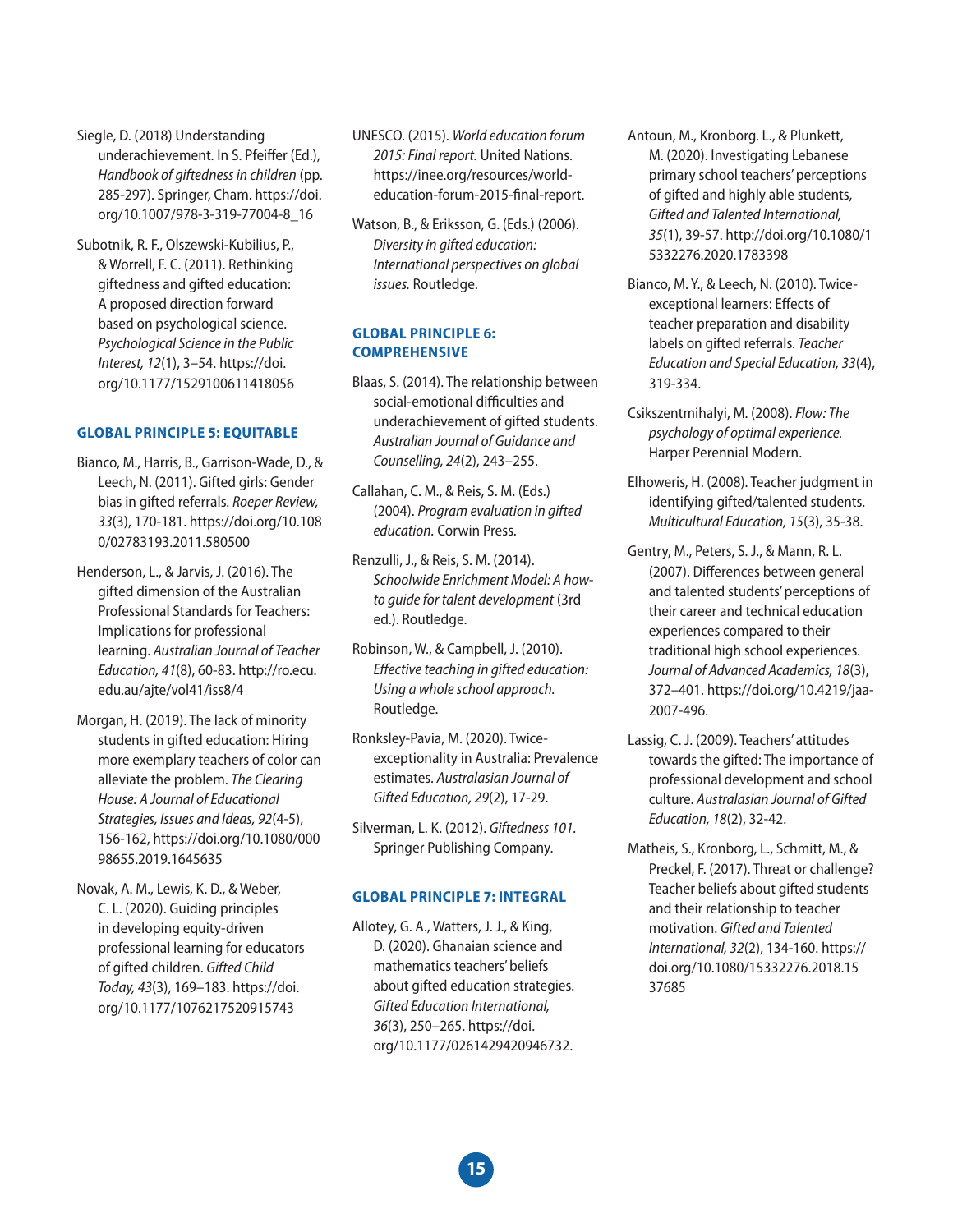- Rowan, L., & Townend, G. (2016). Early career teachers' beliefs about their preparedness to teach: Implications for the professional development of teachers working with gifted and twice-exceptional students. *Cogent Education, 3*(1), https://doi.org/10.108 0/2331186X.2016.1242458
- Sánchez-Escobedo, P., Valdés-Cuervo, Á., Contreras-Olivera, G.A., García-Vázquez, F.I., & Durón-Ramos, M.F. (2020). Mexican teachers' knowledge about gifted children: Relation to teacher teaching experience and training. *Sustainability, 12*, 4474.

#### **GLOBAL PRINCIPLE 8: ONGOING**

- Chandra Handa, M. (2019). *Leading di*ff*erentiated learning for the gifted. Roeper Review, 41*(2), 102–118. https://doi.org/10.1080/02783193.20 19.1585213
- Education International, & UNESCO. (2019). *Global framework of professional teaching standards.* https://issuu.com/ educationinternational/docs/2019\_ ei-unesco\_framework
- Iskandar, S., Darmanto, D., & Suryani, E. (2020). *Assessing the implementation of teachers' community (MGMP) as a medium for ongoing professional development to enhance English teachers' professional competence.* Proceedings of the 1st Annual Conference on Education and Social Sciences (ACCESS 2019). 1st Annual Conference on Education and Social Sciences (ACCESS 2019), Mataram, Indonesia. https://doi.org/10.2991/ assehr.k.200827.093
- Stevenson, M., Hedberg, J. G., O'Sullivan, K., & Howe, C. (2016) Leading learning: the role of school leaders in supporting continuous professional development. *Professional Development in Education, 42*(5), 818- 835. https://doi.org/10.1080/1941525 7.2015.1114507
- Wycoff, M., Nash, W. R., Juntune, J. E., & Mackay, L. (2003). Purposeful professional development: Planning positive experiences for teachers of the gifted and talented. *Gifted Child Today, 26*(4), 34–64. https://doi. org/10.4219/gct-2003-116

#### **GLOBAL PRINCIPLE 9: SUSTAINABLE**

- Baker, B., & Friedman-Nimz, R. (2004). State policies and equal opportunity: The example of gifted education. *Educational Evaluation and Policy Analysis, 26*(1), 39-64. http://www. jstor.org/stable/3699503
- Gallagher, J. (2002). *Society's role in educating gifted students: The role of public policy.* (Research Monograph 02162). Storrs: National Research Center on the Gifted and Talented, University of Connecticut. https:// nrcgt.uconn.edu/research-based\_ resources/gallaghe
- Kim, H., & Gentry, M. (2008). A survey of Korean elementary teachers' perceptions of and in-service needs for gifted education. *Gifted and Talented International, 23*(1), 61-80. https://doi.org/10.1080/15332276.20 08.11673513
- Peters, S.J., Gentry, M., Whiting, G.W., & McBee, M.T. (2019). Who gets served in gifted education? Demographic representation and a call for action. *Gifted Child Quarterly, 63*(4), 273-287. https://doi. org/10.1177/0016986219833738

Roberts, J. L., Pereira, N., & Knotts, J. D. (2015). State law and policy related to twice-exceptional learners: Implications for practitioners and policymakers. *Gifted Child Today, 38*(4), 215–219. https://doi. org/10.1177/1076217515597276

#### **GLOBAL PRINCIPLE 10: EMPOWERED**

- Jones, E., & Gallagher, S. A. (March, 2019). America agrees: *A national public opinion poll about gifted education.* Pasadena, CA: Institute for Educational Advancement. https:// educationaladvancement.org/wpcontent/uploads/2019/05/IEA-P-Full-Report-Web-1.pdf
- Maier, N. (1993). Advocacy as a force in the education of gifted and talented. *Gifted and Talented International, 8*(1), 20-26. https://doi.org/10.1080/15332 276.1993.11672773
- Robinson, A., & Moon, S. M. (2003). A national study of local and state advocacy in gifted education. *Gifted Child Quarterly, 47*(1), 8-25. https://doi. org/10.1177/001698620304700103

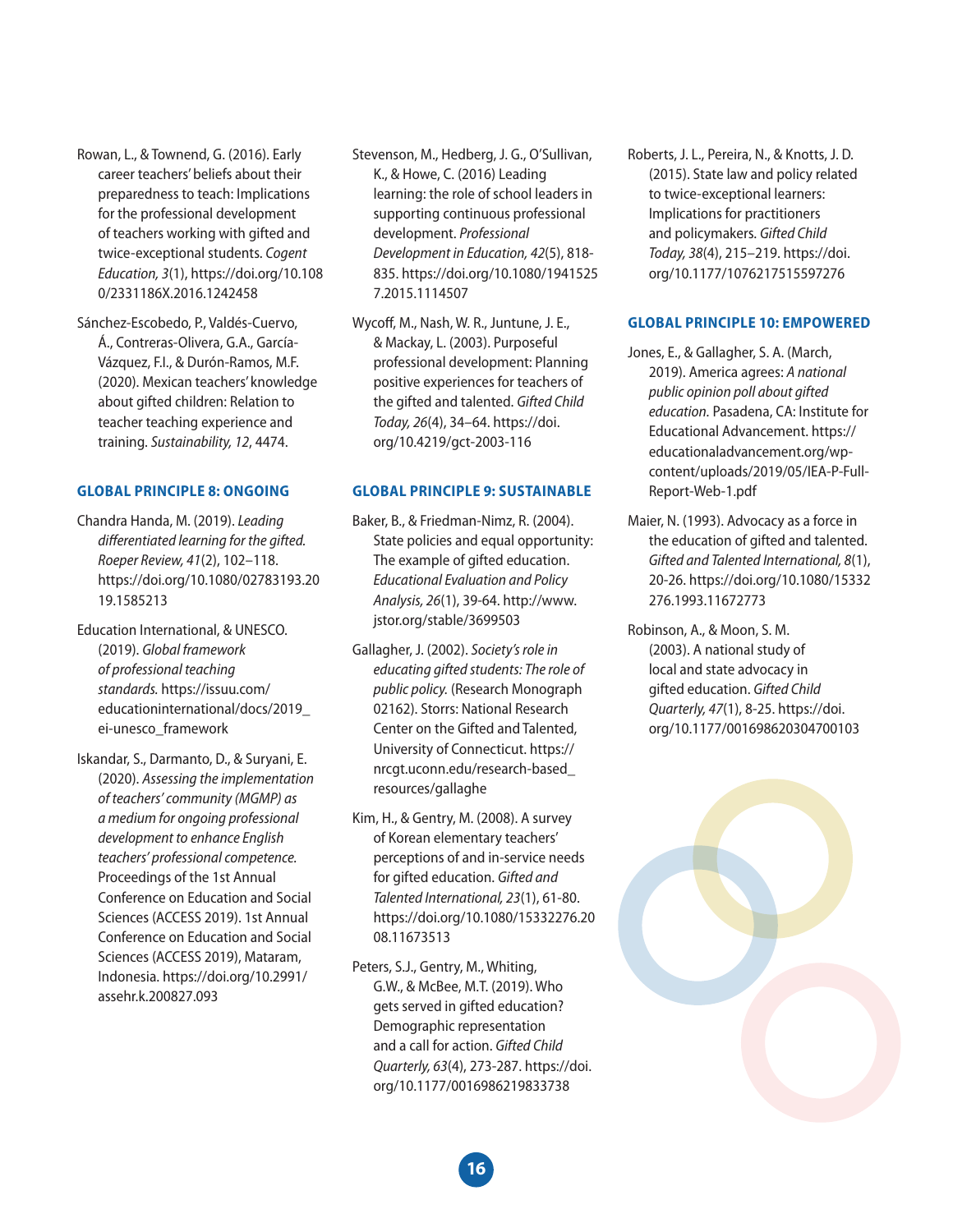### **Global Principles for Professional Learning in Gifted Education**

## **Committee Members**



#### **Anies Al-Hroub, Lebanon**

Anies Al-Hroub is an Associate Professor of Education Psychology

and Special Education and the former Chairperson of the Department of Education at the American University of Beirut (AUB). Al-Hroub completed his PhD and MPhil in Special Education (Giftedness and Learning Disabilities) from the University of Cambridge and his MA (Special Education) and BA (Psychology) from the University of Jordan.



#### **Rosemary Cathcart, New Zealand**

Rosemary Cathcart, QSM, PhD, heads REACH Education Consultancy

which specializes in the provision of professional development in gifted education, working with teachers both in New Zealand and in other countries. She has been involved in this field for almost four decades as teacher, program and model developer, author, conference presenter, advisor, and political advocate.



#### **Viviene DeOkoro, Jamaica**

Viviene DeOkoro is the founder and CEO-Principal of DeOkoro Magnet

Educational Foundation and DeOkoro Magnet Schools for Gifted and Talented in Jamaica. DeOkoro also serves as the CEO for the Caribbean Centre for Giftedness and Creativity. She has a BA of Music, MA of Education, and a Doctorate of Professional Studies. She completed a post-graduate certificate of effective practice in gifted education through REACH Education Consultancy in New Zealand.



#### **Soha Elzalabany, Egypt**

Soha Elzalabany is an adjunct instructor of the American University in

Cairo, School of Graduate Education. She served previously as a school principal, support program director, special and gifted education coordinator, and educator in several international schools in Egypt. She works with students with learning difficulties as well as gifted students in international schools.



#### **Szilvia Fodor, Hungary**

Szilvia Fodor, PhD is a psychologist, and works as an assistant professor

at the Department of Educational Psychology, University of Debrecen in Hungary. After graduation she had a few years' experience as a school psychologist, but for almost 20 years she has been involved as a teacher and a researcher in higher education. She has courses on developmental psychology, educational psychology, and gifted education for students of psychology, pedagogy and she is also active in teacher training.



#### **Shelagh Gallagher, USA**

Shelagh A. Gallagher's career in gifted education spans over 30 years, with

positions including classroom teacher, Research Assistant at Duke TIP and the North Carolina School of Science and Mathematics, Director of Research and Assessment at the Illinois Mathematics and Science Academy, grant director at the William & Mary Center for Gifted Education, founding team member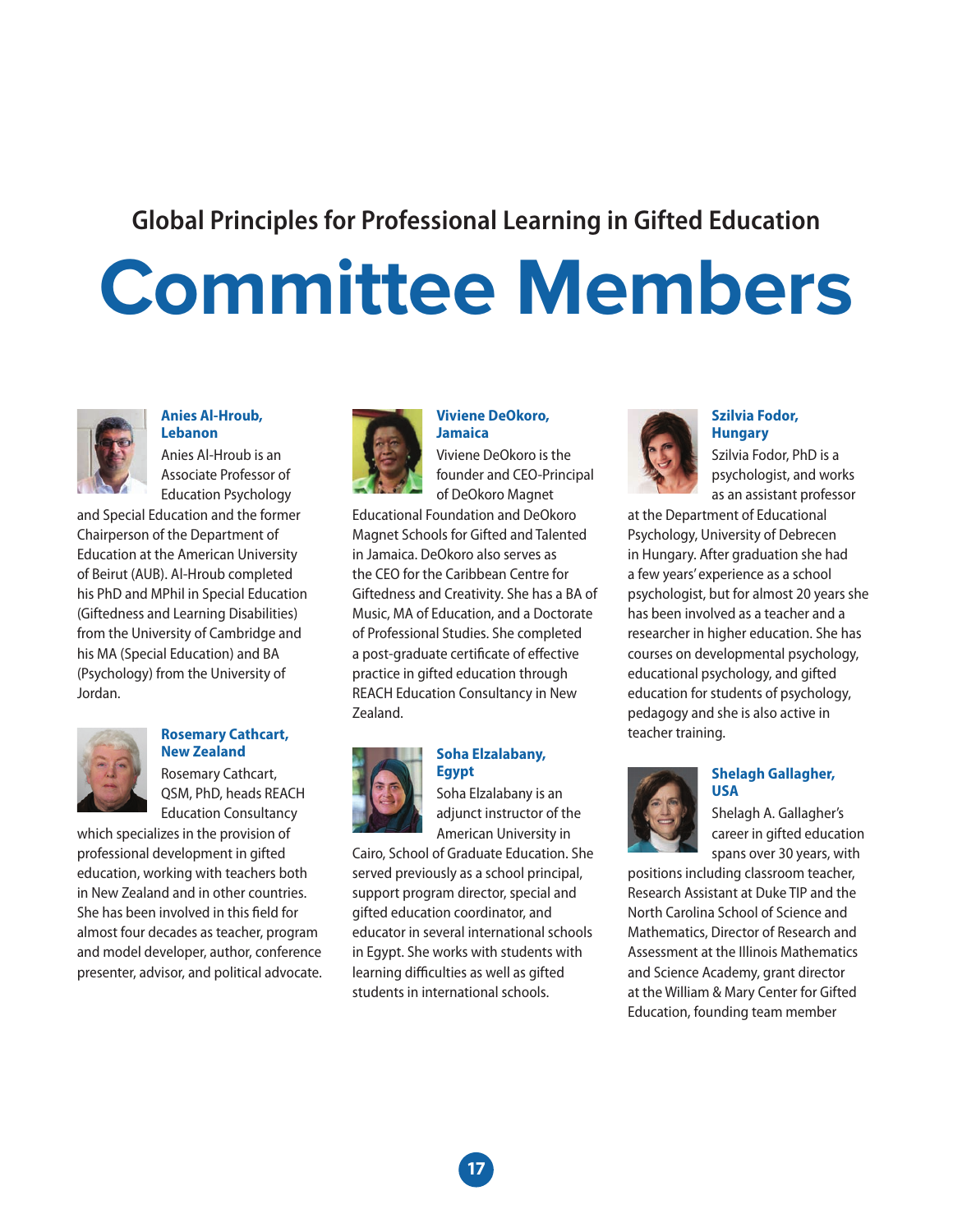

of two schools for gifted students, and 13 years as professor, researcher, writer, and director of two Javits grants at UNC Charlotte. Shelagh Gallagher is the President-Elect of the National Association for Gifted Children.



#### **Şule Güçyeter, Turkey**

Şule Güçyeter is working in the Gifted and Talented Education Division at the

Usak University Faculty of Education Special Education Department. She gives lectures on gifted and talented education, creativity, and special education. She worked on the DISCOVER Problem Matrix, which is used to develop different types of problems in her master's degree, and on developing model and test to identify gifted students in mathematics in her doctoral dissertation.



#### **Ahmed Hamdan, UAE**

Ahmed Hassan Hamdan is an associate professor at the Dept. of Special

Education, College of Education, United Arabic Emirates University. He received his PhD from the University of Arizona, Tucson, USA in 2006 in Special Education/ Gifted. He is currently the Editor-in-Chief of the International Journal for Research in Education (IJRE), UAEU.



#### **Norma Hafenstein, USA**

Norma Lu Hafenstein is the Daniel L. Ritchie Endowed Chair in Gifted

Education and Clinical Professor at the University of Denver, Morgridge College of Education. Hafenstein led the development and implementation of the University of Denver's Carnegie Project on the Education Doctorate (CPED) in Curriculum and Instruction with a specialization in Gifted Education. She was a member of the Colorado Department of Education Standards Development Team, designing the Core, Specialist and Director of Gifted Education endorsements for Colorado educators. She is Principal Investigator of a U.S. Department of Education Jacob K. Javits grant project, I-REECCH, delivering virtual professional learning to rural Colorado educators to increase equitable gifted identification of diverse rural students.



#### **Ernst Albert Hany, Germany**

Ernst Hany serves as Faculty of Education at the University of Erfurt. Hany

holds a professorship for educationalpsychological diagnostics and differential psychology.

#### **Mojca Juriševič, Slovenia**



Mojca Juriševič is a Full Professor of Educational Psychology at the Faculty

of Education of the University of Ljubljana. She has 25 years of experience in pre- and in-service teacher education and in initiatives related to national teacher education policy. Her main research interests are motivation to learn, professional development of teachers, and studies in giftedness and gifted education.



#### **Joi Lin, USA**

Joi Lin is a PhD student of Curriculum and Instruction, specializing in Gifted

Education Leadership at the Morgridge College of Education, University of Denver. Joi is a former math teacher with a BS in Mathematics and Secondary Education and an MS in Industrial and Organizational Psychology. She is Director of Professional Education at the Gifted Development Center and chairs the Mensa Education and Research Foundation's Gifted Education Fellowship Committee. Joi Lin serves as a graduate assistant supporting the work of the committee chair, Dr. Norma Hafenstein.



#### **Michael Kainose Mhlolo, South Africa**

Professor Michael Mhlolo is an NRF C-rated researcher and Full-Professor of

Mathematics Education. He holds a PhD in Mathematics Education from the University of the Witwatersrand in Johannesburg, South Africa. His research interests are in Giftedness in general and in Mathematical Giftedness in particular.



#### **Federica Mormando, Italy**

Federica Mormando founded and directed the Emilio Trabucchi

School (Milan-1984-1993), dedicated to children with high intellectual potential. President and founder of the Eurotalent Italia association, vice-president of the NGO Eurotalent from 1993 to 2016, president and founding member of the NGO Human Ingenium, which deals with the identification and enhancement of gifted items, as well as intuitive, creative thinking and non-measurable talents.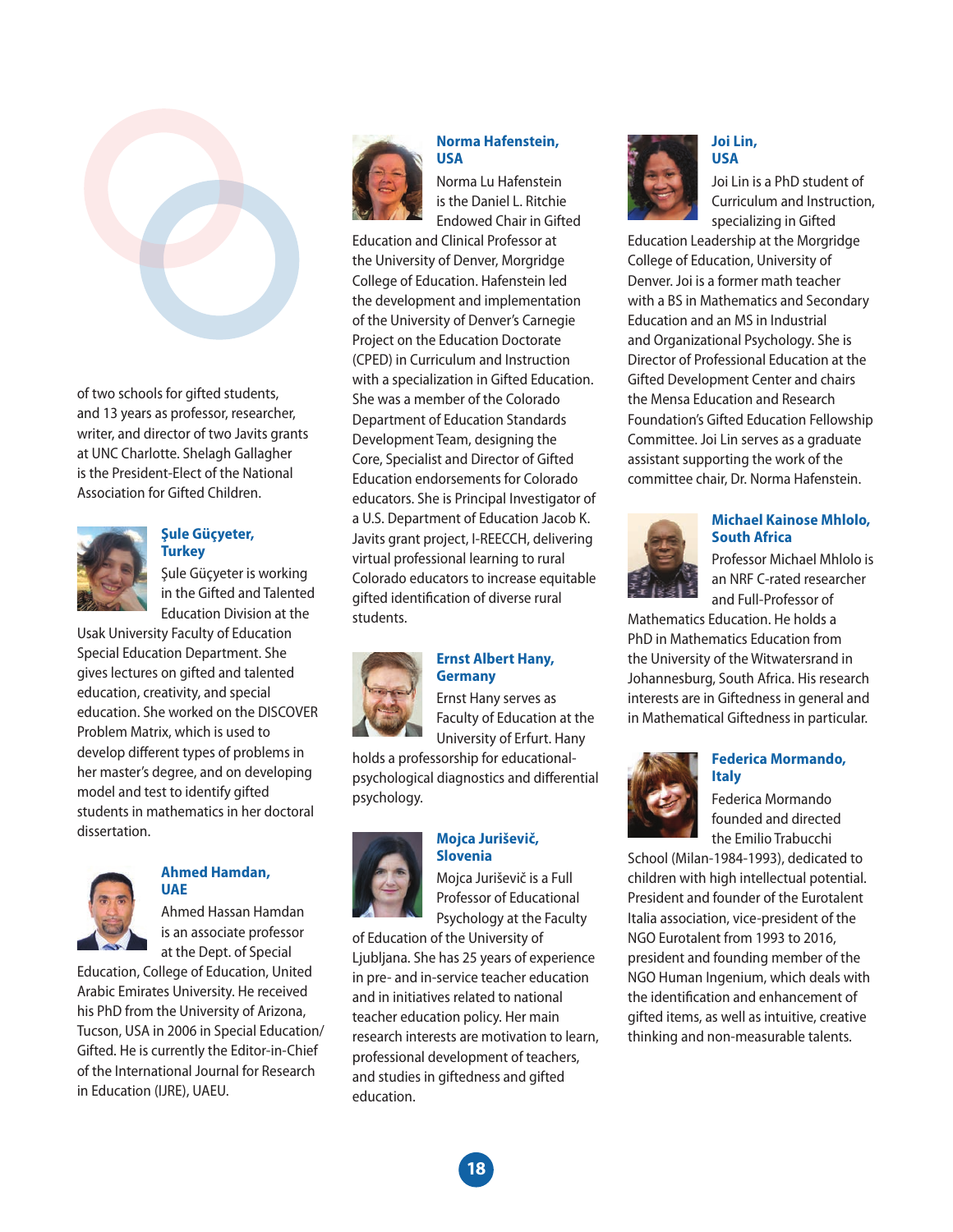

#### **Srinivasan Muthusamy, India**

Srinivasan Muthusamy has a background in engineering, education,

arts, and English literature. After experiencing the performance and unique strengths of students, Srinivasan began studying gifted education. Muthusamy completed a Masters in gifted education at the National Research Centre on Gifted and Talented, UCONN, USA. Muthusamy is an ardent, lifelong student of studying how to foster gifts and talents. Muthusamy became founder and vice-principal of a residential school, worked as professor at the Staff Training Institute of the Salala Palace in Oman, and supports gifted students at the GEAR Innovative International School in Bangalore.



#### **Connie Phelps, USA**

After teaching grades K-12 general education and gifted special education

students, Connie Phelps now prepares gifted facilitators to teach diverse PK-12 gifted learners. Since 2004, she has served as the Gifted, Talented, and Creative Program Director at Emporia State University. An endowed professor recognized for impact on students, she has prepared several hundred gifted facilitators in Kansas for PK-12 endorsements and graduate degrees.



#### **Julia Link Roberts, USA**

Julia Link Roberts is the Mahurin Professor of Gifted Studies and the

Executive Director of The Center for Gifted Studies and The Carol Martin Gatton Academy of Mathematics and Science in Kentucky. She is an active advocate for gifted children at the state, national, and international levels. For her advocacy work, she received the very first David W. Belin Advocacy Award from the National Association for Gifted Children (NAGC) in 2001. Dr. Roberts is a leader in gifted education serving on the boards of the Kentucky Association for Gifted Education and The Association for the Gifted (a division of the Council for Exceptional Children); and she is President of the World Council for Gifted and Talented Children. She is chairperson of The Kentucky Advisory Counsel for Gifted Education.

#### **Michelle Ronksley-Pavia, Australia**

Michelle Ronksley-Pavia is a lecturer and Griffith Institute for Educational

Research Adjunct Research Fellow at Griffith University, Australia. Ronksley-Pavia has an international profile as a leading researcher and expert in gifted education and twice-exceptionality. Ronksley-Pavia's expertise as a leader in the field of twice-exceptional research and advocacy has recently been recognized by the Bridges 2e Center for Research and Professional Development.



#### **Bruce M. Shore, Canada**

Bruce M. Shore is Emeritus Professor of Educational Psychology

at McGill University. He served as Department Chair, McGill Association of University Teachers President, and Dean of Students. His research has explored inquiry-based instruction and exceptionally able students' cognitive and social thinking, generating 14 books, more than 200 other written items, and over 300 presentations and workshops. His involvement with gifted students began as a mathematics teacher and continues as Advisor to the McGill Chapter of the Golden Key International Honour Society and Secretary of Golden Key's International Leadership Council. An elected Fellow of the American Educational Research Association, he attended the first World Conference on Gifted and Talented Children, is a World Council founding member, chaired the 4th World Conference, and has been a Delegate and Executive Committee Secretary.



#### **Kayla Steffens, USA**

Kayla is working toward her doctorate degree in Curriculum and Instruction

with a specialization in gifted education at the Morgridge College of Education, University of Denver. She holds a BA in Psychology and Sociology, and an MA in Curriculum and Instruction specializing in secondary mathematics education, gifted education, and culturally and linguistically diverse education. Currently, Kayla works as a middle school math teacher, volunteers as a Regional Director with Destination Imagination, serves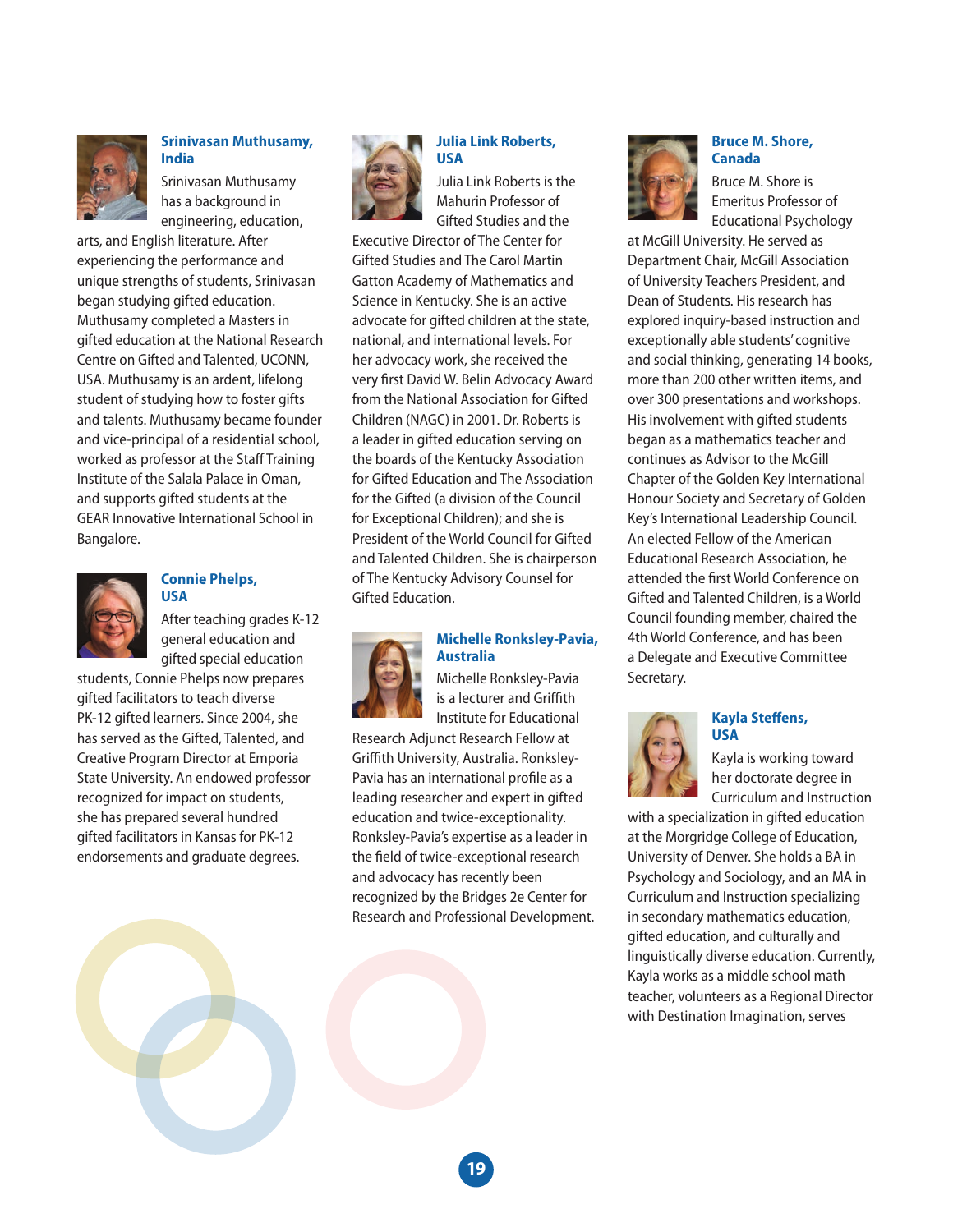as a board member of SoMe CAGT, the South-Metro Affiliate of Colorado Association for Gifted and Talented, and was appointed to serve on the Colorado Gifted Education State Advisory Committee. Kayla Steffens serves as a graduate assistant supporting the work of the committee chair, Dr. Norma Hafenstein.



#### **Margaret Sutherland, Scotland**

Margaret Sutherland is a professor at the University of Glasgow,

Scotland, and a Fellow of the Royal Society of Arts. She is the Director of Partnerships, Communication and External Engagement and of the Scottish Network for Able Pupils. She has 40 years teaching experience in schools and higher education. She has written in the field of gifted education and is the author of a number of academic papers, chapters, and books on the subject. She serves on the editorial board of the Korean Journal of Educational Policy, Journal for the Education of the Gifted and Talent, formally known as the Turkish Journal of Giftedness and Education. She is a member of the editorial advisory board for the Journal of Research in Special Educational Needs, the British Journal of Special Education and Support for Learning.



#### **Eleonoor van Gerven, Netherlands**

Eleonoor van Gerven is director of Slim! Educatief, a private teacher

education institute in The Netherlands. She specialized in teacher education, gifted education, and the systemic change- and solution-focused approach. She developed the competency matrix for specialists in gifted education and a framework for assessing teacher competencies in gifted education. She developed the post-graduate courses Specialist in Gifted Education and the Specialist in Educating Twice Exceptional Learners, which are both accredited by the Dutch Society for Higher Education. Eleonoor van Gerven is the current chair of the Educational Insights Group.



#### **Mantak Yuen, Hong Kong**

Mantak Yuen, PhD, is Associate Professor and Director of the Laboratory

and Program in Creativity and Talent Development, Centre for Advancement in Inclusive and Special Education, Faculty of Education, the University of Hong Kong. Yuen is the leader of the Master of Education program in Gifted Education and Talent Development. He served as the Director of the Doctor of Education Program (2015-2019).



#### **Rachel Zorman, Israel**

Rachel Zorman has been the executive director of the Szold Institute

since 2008. The institute enhances Israeli education and social services via research, evaluation and implementing training and innovative intervention programs. Zorman received her PhD in special education from Columbia University, NY.

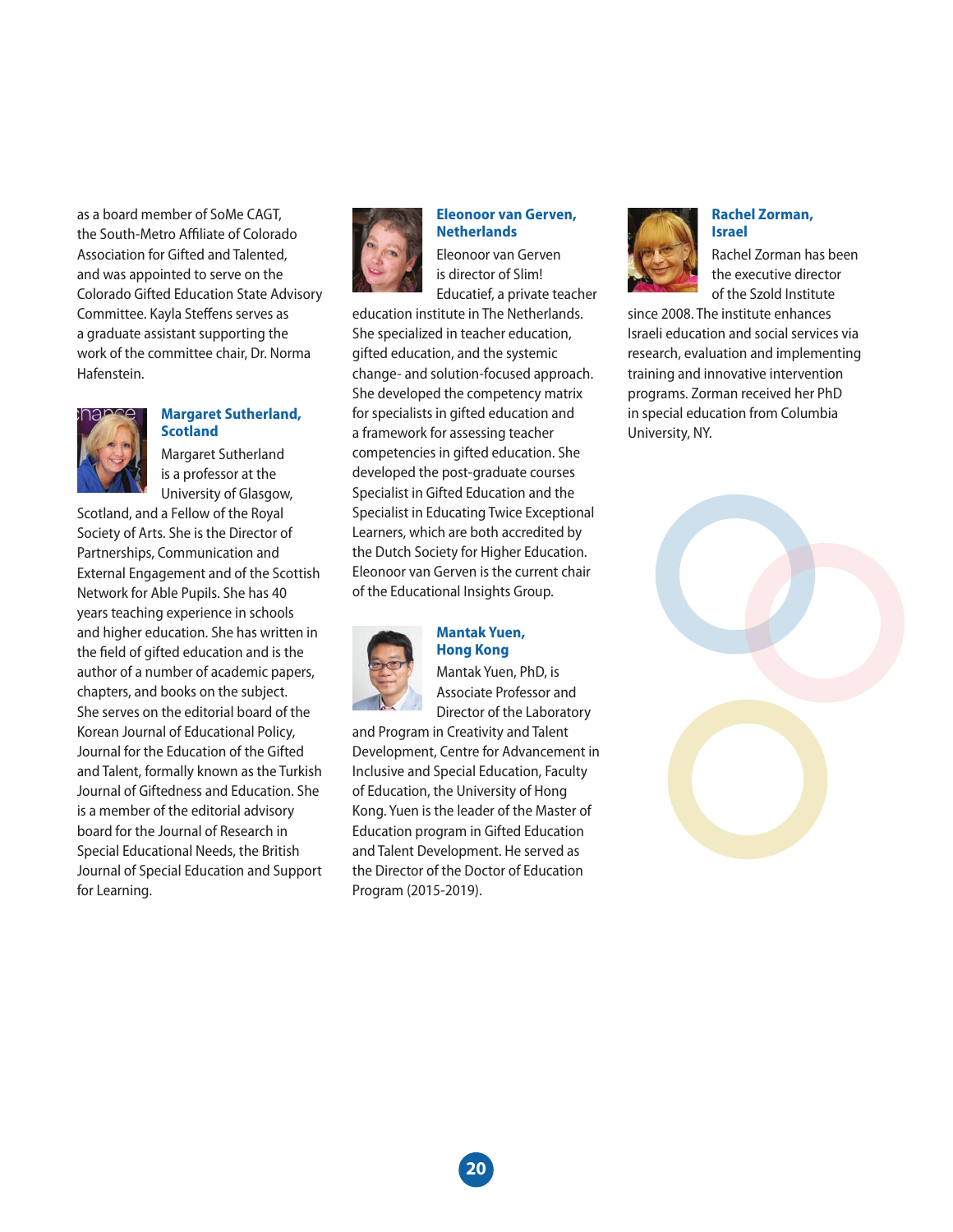# **WCGTC Executive Committee Members**



#### **Julia Link Roberts**

*President* Mahurin Professor of Gifted Studies, Executive Director of The Center for Gifted Studies, Executive Director of the Carol Martin Gatton Academy of Mathematics and Science Western Kentucky University Bowling Green, KY



#### **Eleonoor van Gerven** *Member*

Managing Director Slim! Educatief Almere, Netherlands



#### **Leonie Kronborg** *Vice President*

Senior Lecturer/Coordinator of Postgraduate Studies in Gifted Education Monash University Clayton, Victoria, Australia



#### **Anies al Hroub**

*Member* Associate Professor of Educational Psychology & Special Education American University of Beirut Beirut, Lebanon



**Tracy Riley** *Secretary* Professor and Dean, Research Massey University Palmerston North, New Zealand



**Sue Prior** *Member* Prior Learning Hong Kong, China



**Margaret Sutherland** *Treasurer* Professor and Director of Communications, Partnerships and External Relations University of Glasgow Glasgow, Scotland



### **Tyler Clark**

*Executive Administrator* World Council for Gifted and Talented Children, The Center for Gifted Studies Western Kentucky University Bowling Green, KY